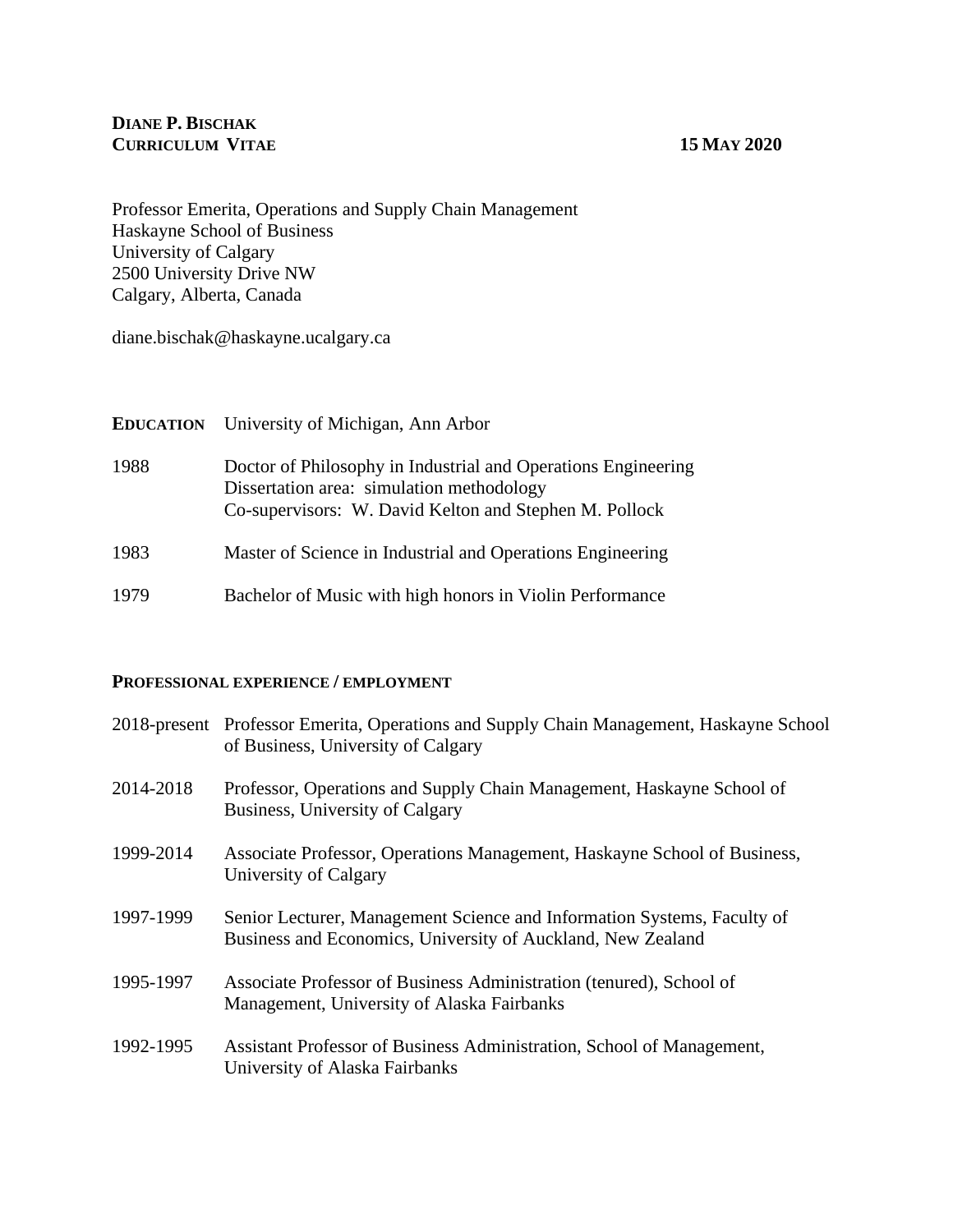| 1991      | Visiting Assistant Professor of Business Administration, School of Management,<br>University of Alaska Fairbanks                                    |
|-----------|-----------------------------------------------------------------------------------------------------------------------------------------------------|
| 1988-1991 | Assistant Professor, Department of Industrial Engineering, and Associate<br>Member, Program in Operations Research, North Carolina State University |
| 1987      | Research Assistant, Statistical Research Laboratory, University of Michigan                                                                         |
| 1986      | Research Assistant, Advanced Manufacturing Technologies Laboratory, Industrial<br>Technology Institute, Ann Arbor                                   |
| 1981-1983 | Research Assistant, Department of Hospital Administration, School of Public<br>Health, University of Michigan                                       |

# **AFFILIATIONS**

Co-Director, ACCESD Healthcare (A Collaborative Consortium for Excellence of Service Delivery in Healthcare), University of Calgary Member, O'Brien Institute for Public Health (O-IPH) Member, Canadian Institutes of Health Research (CIHR) College of Reviewers

# **MEMBERSHIPS IN PROFESSIONAL ORGANIZATIONS**

Canadian Operational Research Society Health Care Operational Research Special Interest Group Institute for Operations Research and the Management Sciences Simulation Society Health Applications Section Behavioral Operations Management SPRIG: Spreadsheet Productivity Research Production and Operations Management Society College of Behavior in Operations Management College of Healthcare Operations Management Supply Chain Management Association

## **HONORS AND AWARDS**

100 Influential Women in Canadian Supply Chain, inaugural list, Supply Chain Management Association, 2019 Dean's Award for Outstanding Leadership in Teaching and Learning, Haskayne School of Business, 2017 Haskayne PhD Students' Award for Outstanding Teaching, 2014 Canadian Operational Research Society Service Award, 2014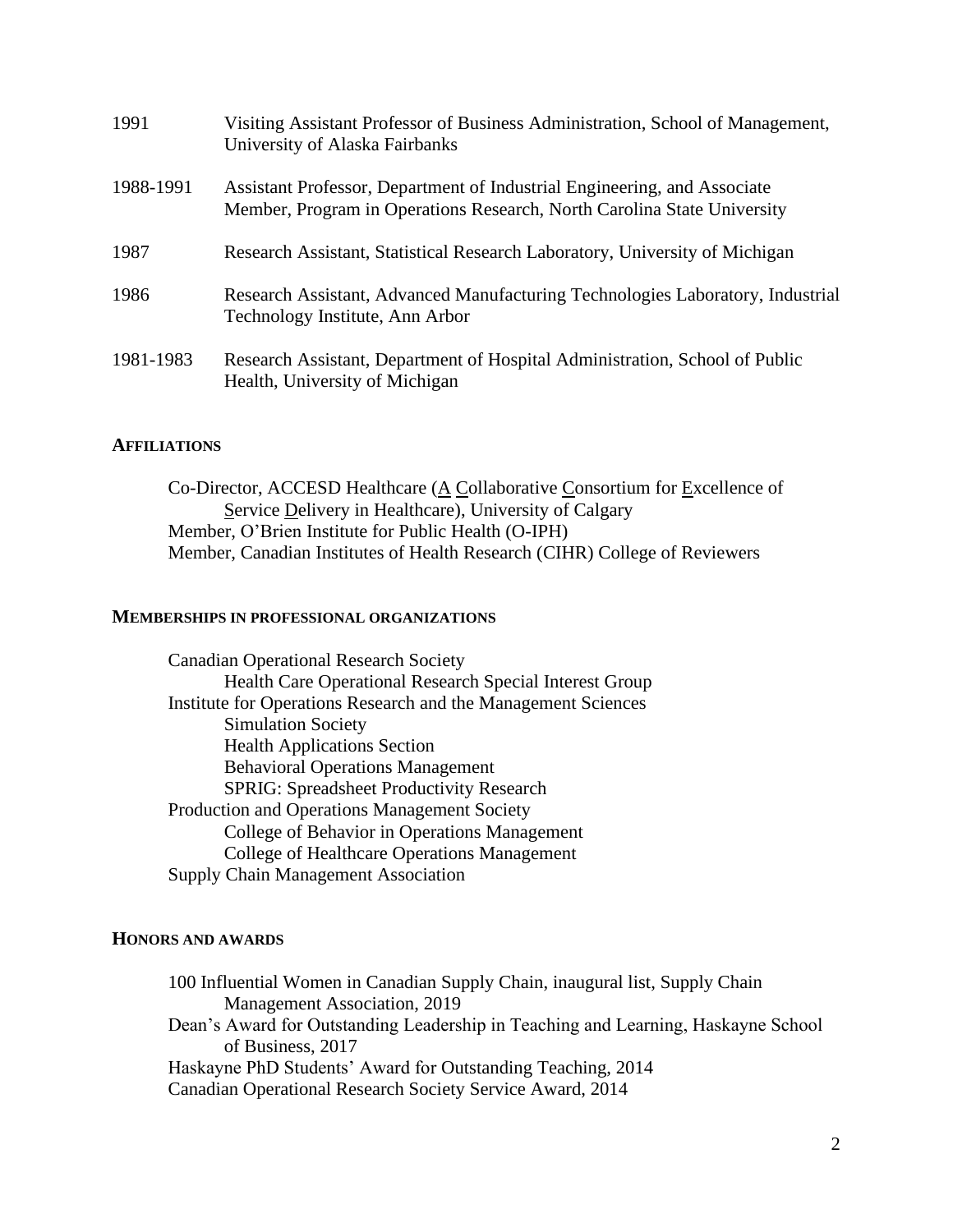Dean's Award for Teaching Excellence, Haskayne School of Business, 2011-2013 CCAL Leadership Researcher, Haskayne School of Business, 2013-2016 IBM Best Paper Award for Innovation in Service Operations, College of Service Operations, Production & Operations Management Society, 2005 Selected for the "Great Teachers at the U of C" website, 2004 Dean's Award for Teaching Excellence, Haskayne School of Business, 2002-2003 James L. Babcock Award, University of Michigan (for outstanding musicianship, scholarship, and character), 1979 Four-year, full tuition scholarship awarded by the University of Michigan for undergraduate studies in the School of Music, 1974

# **PROFESSIONAL DESIGNATIONS**

Supply Chain Management Professional (SCMP)

# **RESEARCH**

PAPERS IN PREPARATION OR UNDER REVIEW AT PEER-REVIEWED JOURNALS

B. Sharif, D.P. Bischak, D.A. Marshall, "Development of a discrete-event simulation model to improve wait times for osteoarthritis patients at the Edmonton centralized intake system," in preparation.

D.P. Bischak, M. Bijvank, "Decision trees and simulation do not mix," in preparation.

PEER-REVIEWED JOURNAL ARTICLES

T. Tagimacruz, D.P. Bischak, D.A. Marshall, "Alternative care providers in rheumatoid arthritis patient care: a queueing and simulation analysis," accepted for publication in *Health Systems*.

F. Zaerpour, D.P. Bischak, M.B.C. Menezes, A. McRae, E.S. Lang, "Patient classification based on volume and case-mix in the emergency department and their association with performance," *Health Care Management Science*, 1-14 (August 2019).

F. Zaerpour, D. P. Bischak, and M. B. C. Menezes, "Coordinated lab-clinics: A tactical assignment problem in healthcare," *European Journal of Operational Research*, 263:1, 283–294 (November 2017).

M. Cepoiu-Martin and D. P. Bischak, "Policy choices in dementia care – an exploratory analysis of the Alberta Continuing Care System (ACCS) using system dynamics," *Journal of Evaluation in Clinical Practice,* doi: 10.1111/jep.12790 (August 2017).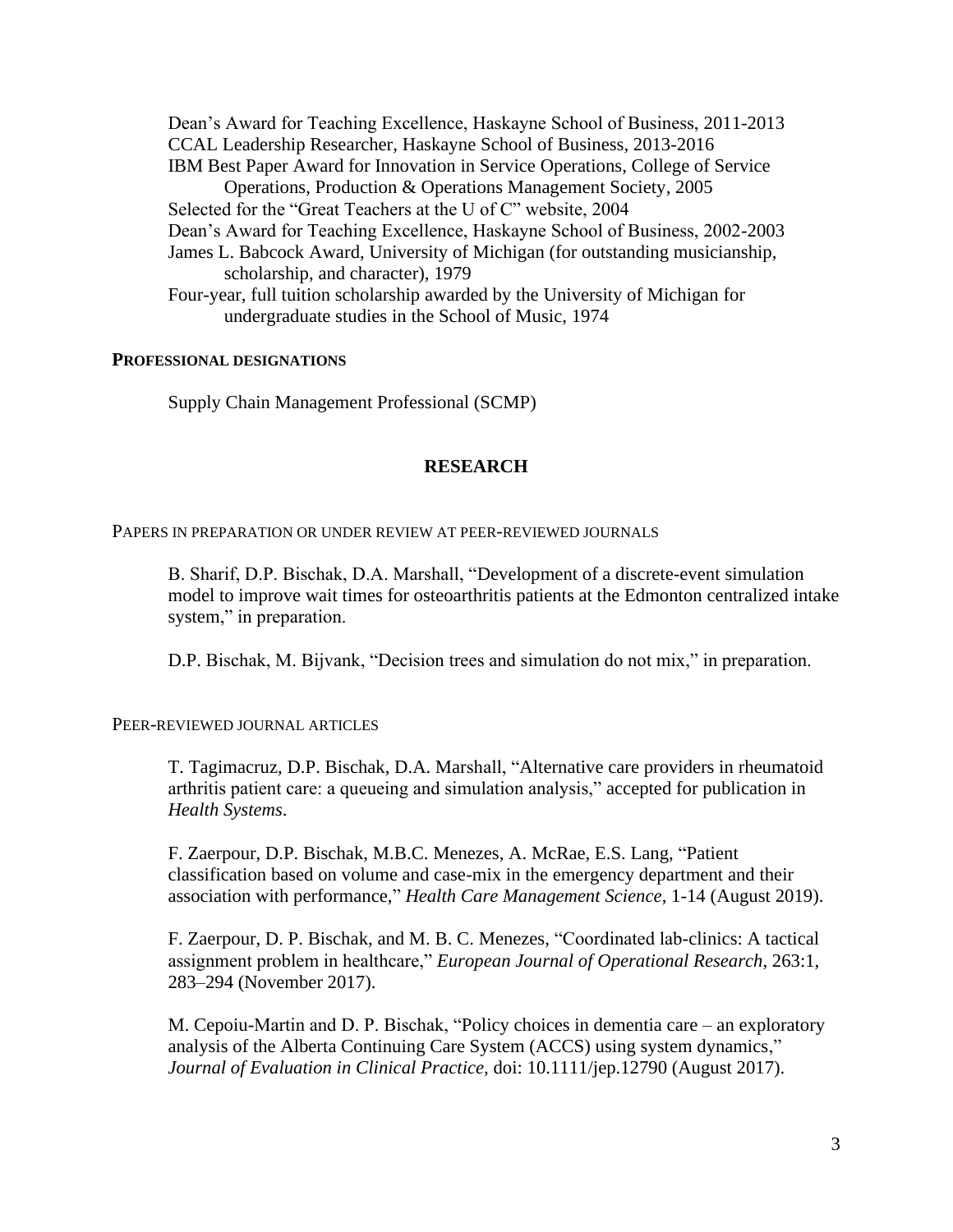S. R. Pendharkar, A. Dechant, D. P. Bischak, W. H. Tsai, A.Stevenson, and P. J. Hanly, "An observational study of the effectiveness of alternate care providers in the management of obstructive sleep apnea," *Journal of Sleep Research,* 25:2, 234–240 (2016).

R. Hendijani, D. P. Bischak, J. Arvai, and S. Dugar, "Intrinsic motivation, external reward, and their effect on overall task motivation and performance," *Human Performance,* 29:4, 251–274 (2016).

A. Ip, R. Asamoah-Barnieh, D. P. Bischak, W. J. Davidson, W. W. Flemons, S. R. Pendharkar, "Using process improvements to guide pulmonary function scheduling policies at an academic centre," *Canadian Respiratory Journal*, vol. 2016, Article ID 5269374, 6 pages. doi:10.1155/2016/5269374 (2016).

R. Hendijani and D. P. Bischak, "The effect of social relationships on the rate of referral to specialists," *International Journal of Operations & Production Management* 36:4 (2016), 384–407.

D.P. Bischak and J. Woiceshyn, "Leadership virtues exposed: Ethical leadership lessons from leading in rock climbing," *Journal of Leadership & Organizational Studies*, 23:3 (2016), 248–259.

S. R. Pendharkar, J. Woiceshyn, G.J.C. da Silveira, D. Bischak, W.W. Flemons, F.A. McAlister, W.A. Ghali, "What happens when healthcare innovations collide?" *BMJ Quality and Safety* 25:1 (2015), 9-13.

S.R. Pendharkar, D.P. Bischak, P. Rogers, W.W. Flemons, and T.W. Noseworthy, "Using patient flow simulation to improve access at a multidisciplinary sleep centre," *Journal of Sleep Research* 24 (2015), 320–327.

D.P. Bischak, D.J. Robb, E.A. Silver, and J.D. Blackburn, "Analysis and management of periodic review, order-up-to-level inventory systems with order crossover," *Production and Operations Management* 23 (2014)*,* 762-772.

E.A. Silver, D.P. Bischak, and T. de Kok, "Determining the reorder point and order-up-to level to satisfy two constraints in a periodic review system under negative binomial demand," *Journal of the Operational Research Society* 63 (2012), 941-949.

T.R. Rohleder, P. Lewkonia, D.P. Bischak, P. Duffy, and R. Hendijani, "Using simulation modeling to improve patient flow at an outpatient orthopedic clinic," *Health Care Management Science* 14 (2011), 135-145.

E.A. Silver and D.P. Bischak, "The exact fill rate in a periodic review base stock system under normally distributed demand," *Omega: the International Journal of Management Science* 39 (2011), 346-349.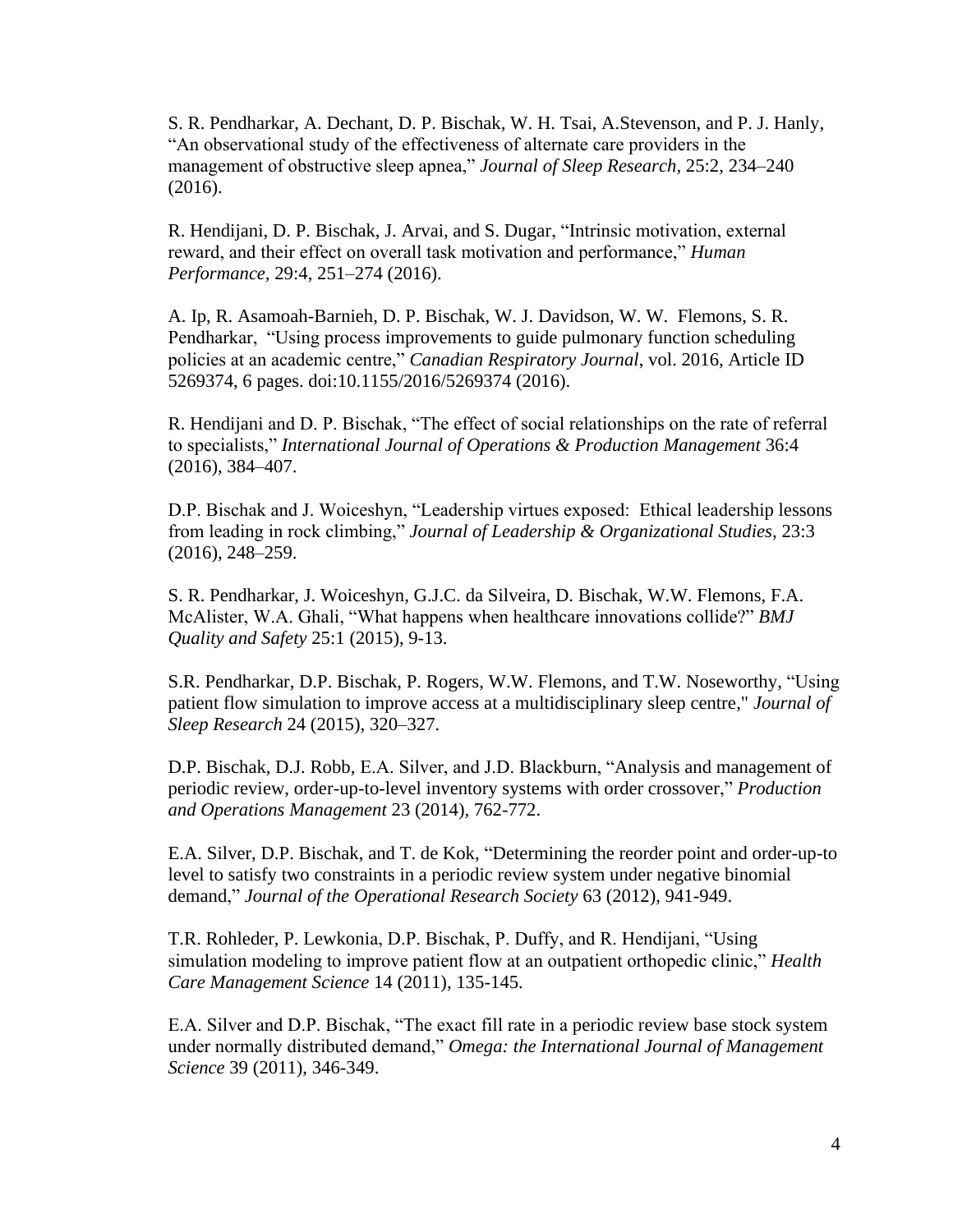J.R. Boyce and D.P. Bischak, "Learning by doing, knowledge spillovers, and technological and organizational change in high-altitude mountaineering," *Journal of Sports Economics* 11 (2010), 496-532.

J.B. Eliasson, B.R. Snider, and D.P. Bischak, "Active learning in an undergraduate management science course through the use of a mobile computer lab," *International Journal of Information and Operations Management Education* 3 (2010), 104-118.

E.A. Silver, H. Naseraldin, and D.P. Bischak, "Determining the reorder point and orderup-to-level in a periodic review system so as to achieve a desired fill rate and a desired average time between replenishments," *Journal of the Operational Research Society* 60 (2009), 1244–1253.

E.A. Silver, D.P. Bischak, and G.J.C. da Silveira, "An efficient method for calculating the minimum distance from an operating point to a specific (hyperbolic) efficient frontier," *IMA Journal of Management Mathematics* 20:3 (2009), 251–261.

T.R. Rohleder, D.P. Bischak, and L.B. Baskin, "Modeling patient service centers with simulation and system dynamics," *Health Care Management Science* 10:1 (2007), 1-12.

D.P. Bischak and D. Trietsch, "The rate of false signals in X-bar control charts with estimated limits," *Journal of Quality Technology* 39:1 (2007), 54-65.

D.P. Bischak and E.A. Silver, "Estimating the out-of-control rate from control chart data in the presence of multiple causes and process improvement," *International Journal of Production Research* 42:24 (2004), 5217-5233.

E.A. Silver and D.P. Bischak, "Bayesian estimation of the rate at which a process, monitored by an  $\overline{X}$  chart, goes out of control," *International Journal of Production Research* 42:6 (2004), 1227-1242.

J.R. Boyce and D.P. Bischak, "The role of political parties in the organization of Congress," *Journal of Law, Economics, and Organization* 18:1 (2002), 1-38.

D.P. Bischak and E.A. Silver, "Estimating the rate at which a process goes out of control in a statistical process control context," *International Journal of Production Research* 39:13 (2001), 2957-2971.

D.P. Bischak, "Performance of a manufacturing module with moving workers," *IIE Transactions* 28:9 (1996), 723-733.

D.P. Bischak and K.B. Stevens, Jr., "An evaluation of the tandem configuration automated guided vehicle system," *Production Planning and Control* 6:5 (1995), 438- 444.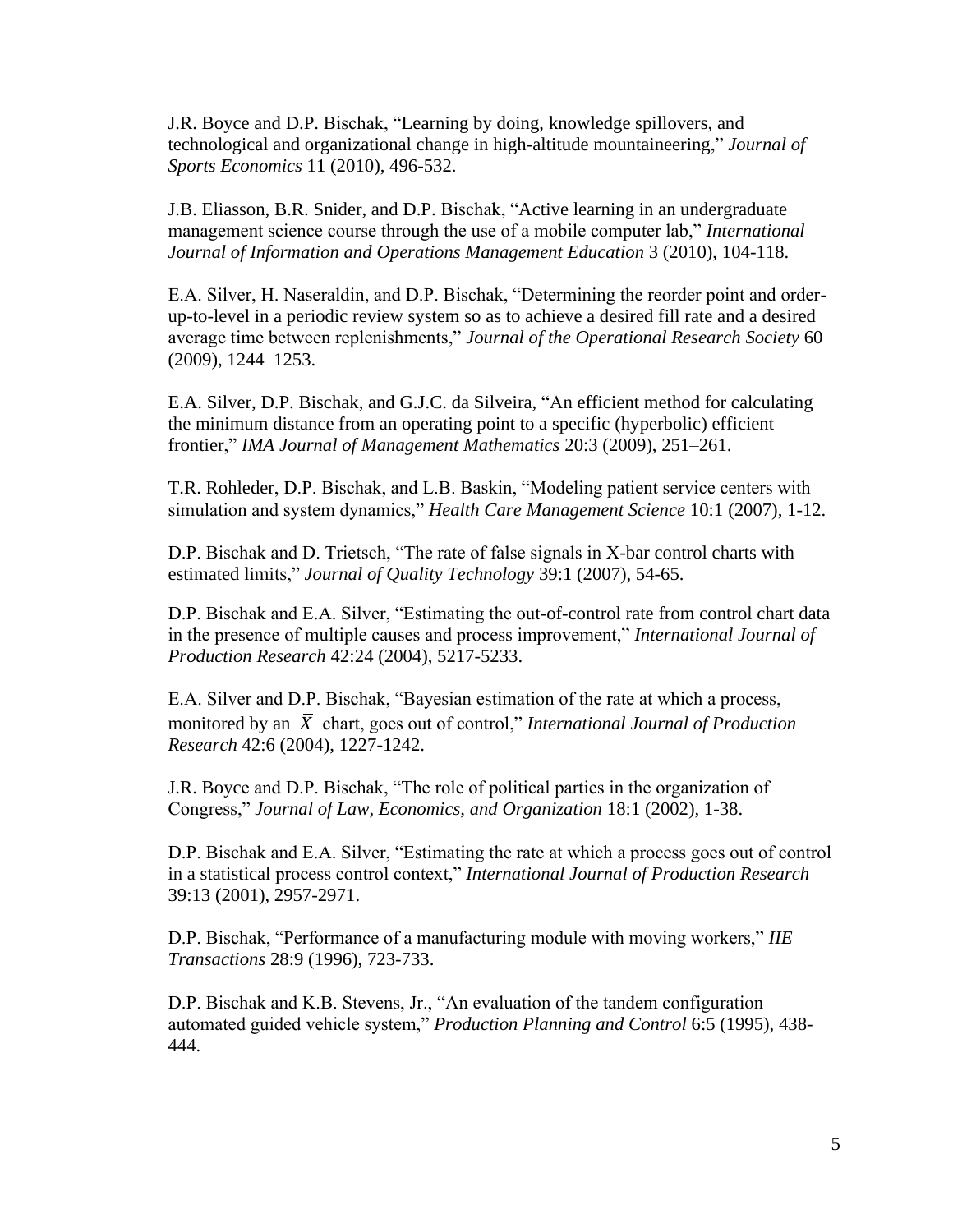D.P. Bischak, W.D. Kelton, and S.M. Pollock, "Weighted batch means for confidence intervals in steady-state simulations," *Management Science* 39:8 (1993), 1002-1019.

J.R.Boyce, M.L. Herrmann, D.P. Bischak, and J. Greenberg, "The Alaska salmon enhancement program: a cost/benefit analysis," *Marine Resource Economics* 8:4 (1993), 293-312.

W.D. Kelton, W.M. Hancock, and D.P. Bischak, "Adjustment rules based on quality control charts," *International Journal of Production Research* 28:2 (1990), 385-400.

W.M. Hancock, D. Lundberg, W.D. Kelton, and D.P. Bischak, "Economically optimal sample size frequency and capability indices using X-bar charts," *International Journal of Production Research* 25:7 (1987), 967-977.

J.R. Griffith, P.A. Wilson, R.A. Wolfe, and D.P. Bischak, "Clinical profiles of hospital discharge rates in local communities," *Health Services Research* 20:2 (1985), 131-151.

## PEER-REVIEWED BOOK CHAPTERS

J.R. Griffith, P.A. Wilson, R.A. Wolfe, and D.P. Bischak, "Clinical profiles of hospital discharge rates in local communities," in *Methodological Advances in Health Services Research*, edited by G.H. DeFriese, T.C. Ricketts, III, and J.S. Stein, Health Administration Press, Ann Arbor, 1989.

PEER-REVIEWED PROCEEDINGS ARTICLES

S.R. Pendharkar, D.P. Bischak, and P. Rogers, "Evaluating healthcare systems with insufficient capacity to meet demand," *Proceedings of the 2012 Winter Simulation Conference*.

A.Parajuli, D.P. Bischak, and S.T. Enns, "Scheduling to optimize common due date performance using stochastic processing times," *Proceedings of the 14th Annual International Conference on Industrial Engineering Theory, Applications and Practice,* Anaheim, California, 2009, 263-268.

E.A. Silver and D.P. Bischak, "Estimating the rate at which a process goes out of control," *Proceedings of the 4th INFORMS Society on Manufacturing and Service Operations Management Conference*, Ann Arbor, Michigan, 2000, CD-ROM.

D. Trietsch and D. Bischak, "The rate of false signals for control charts with limits estimated from small samples," *Proceedings of the Operational Research Society of New Zealand 33rd Annual Conference*, Auckland, 1998, 232-241.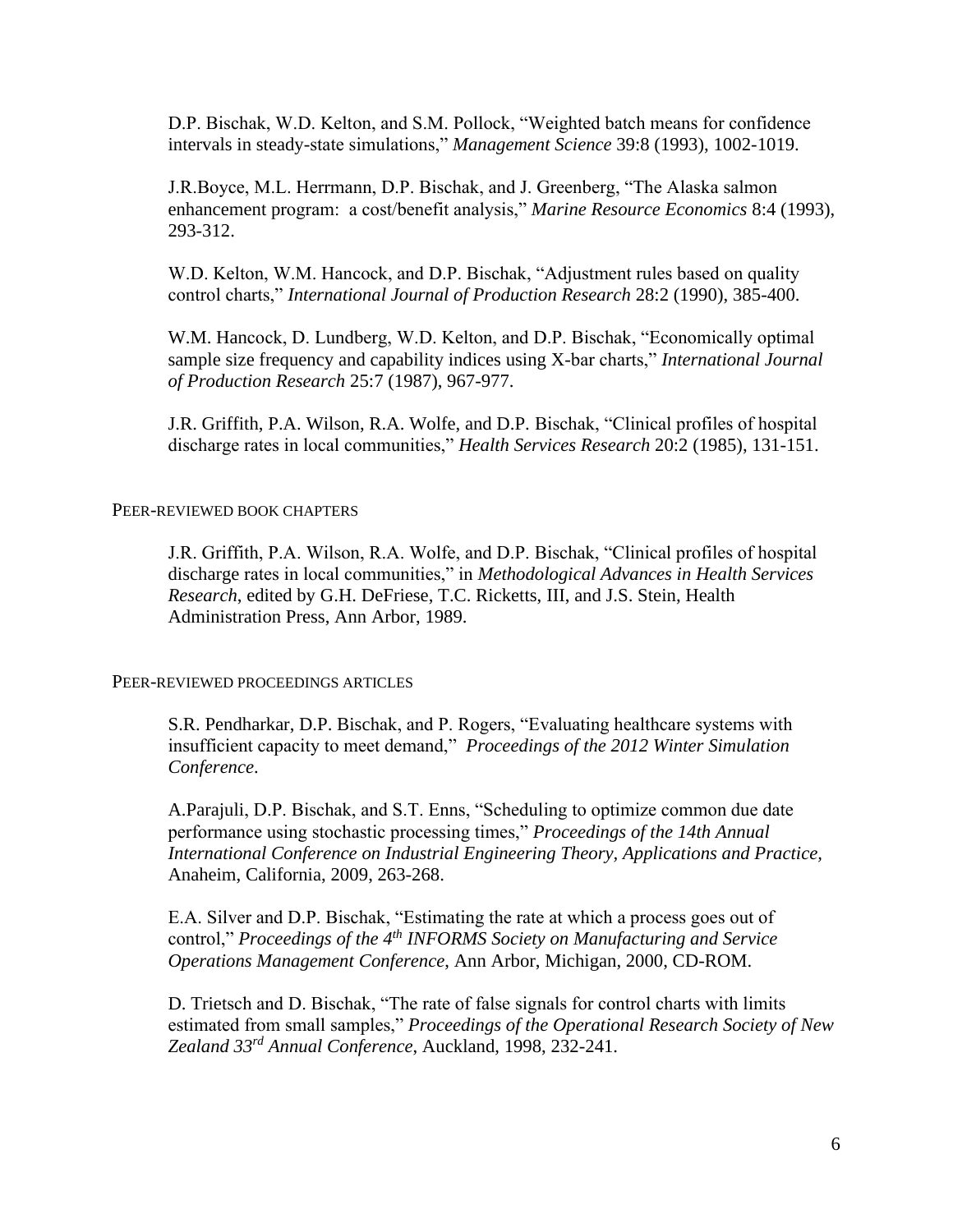D.P. Bischak, "Weighted batch means and improvements in coverage," *Proceedings of the 1993 Winter Simulation Conference*, edited by G.W. Evans, M. Mollaghasemi, E.C. Russell, and W.E. Biles, 474-480.

D.P. Bischak and S.D. Roberts, "Object-oriented simulation," *Proceedings of the 1991 Winter Simulation Conference*, edited by B.L. Nelson, W.D. Kelton, and G.M. Clark, 194-203.

## PUBLISHED ABSTRACTS

D.P. Bischak, W.D. Kelton, and S.M. Pollock, "Weighted batch means for confidence intervals in steady-state simulations," *Management Science* 39:8 (1993). Published in *OR/MS Today* 20:6 (1993).

INVITED PRESENTATIONS AT INTERNATIONAL, NATIONAL, AND REGIONAL CONFERENCES

"Centralization vs. decentralization: A behavioral perspective," Institute for Operations Research and the Management Sciences (INFORMS) annual meeting, session on "Individual Difference in Operations," Minneapolis, MN, October 2013 (co-author Rosa Hendijani).

"Willingness to pay and the waiting experience," Institute for Operations Research and the Management Sciences annual meeting, Seattle, Washington, November 4, 2007 (coauthor Robert J. Oxoby).

"The rate of false signals in X-bar control charts with estimated limits," 2007 Joint Statistical Meetings, Salt Lake City, Utah, August 1, 2007 (co-author D. Trietsch).

"Process management and innovation in health care," Integrative Patient Centered Disease Management Retreat, Southern Alberta Transplant Program (ALTRA), Kananaskis, Alberta, January 21, 2006 (with Thomas R. Rohleder).

"Simulation modeling to facilitate queuing analysis," INFORMS Joint National Meeting, Los Angeles, May, 1995.

"Effects of processing time variability in TSS production lines," ORSA/TIMS Joint National Meeting, Detroit, Michigan, October, 1994.

W.D. Kelton, W.M. Hancock, and D.P. Bischak, "Adjustment rules based on quality control charts," American Statistical Association Spring Regional Meeting, Atlanta, March 1986.

## **PRESENTATIONS**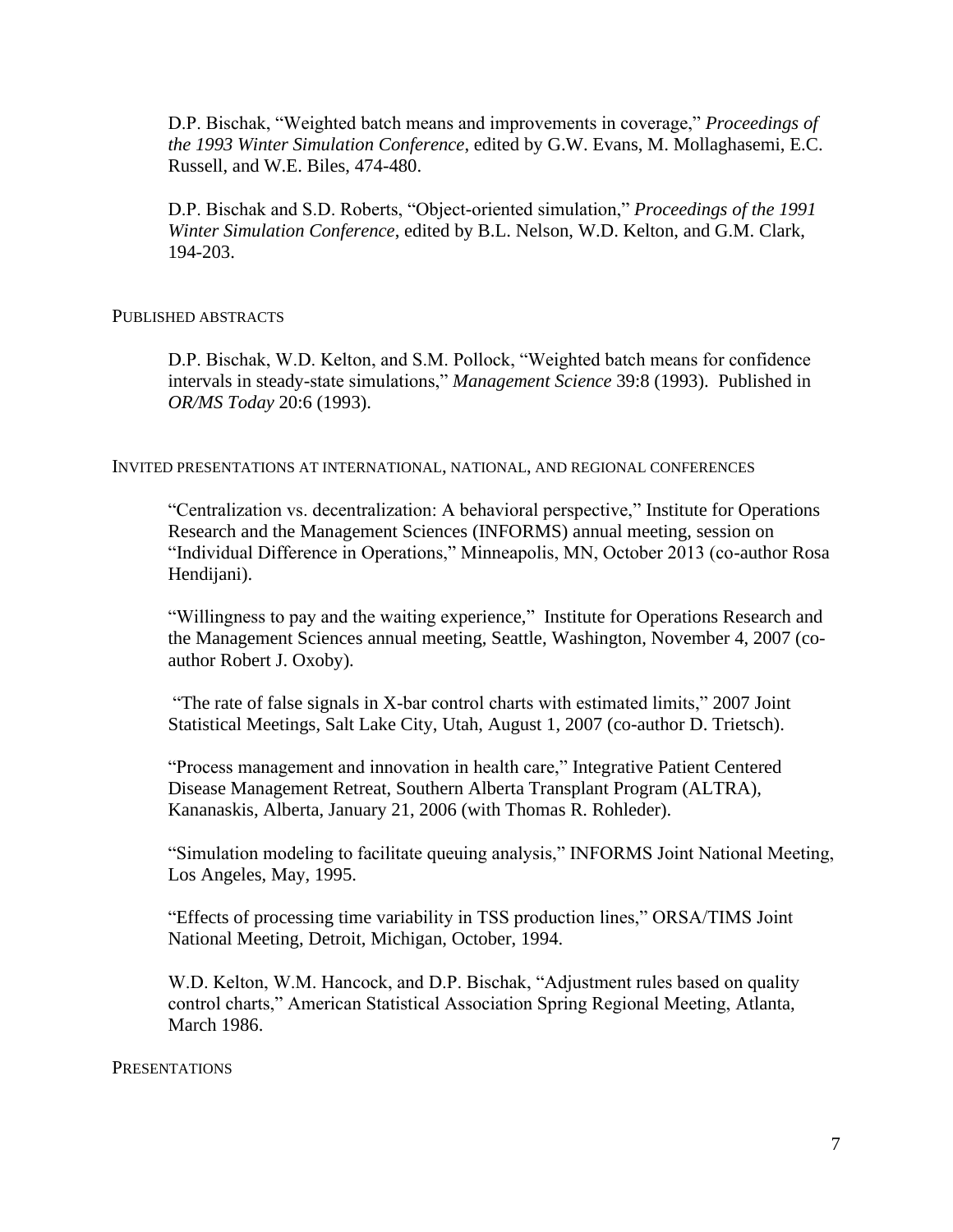"The wait is part of the treatment," Department of Community Health Sciences/O'Brien Institute Seminar Series, Cumming School of Medicine, University of Calgary, May 11, 2018.

"Application of discrete event simulation for the analysis of a rheumatology central intake system," Canadian Operational Research Society annual conference, Halifax, Nova Scotia, 4 June 2018 (co-authors Diane Bischak, Deborah A. Marshall, Toni Tagimacruz, presented by Tagimacruz).

"Scheduling coordinated lab-clinics to maximize the service level under stochastic testing time," Canadian Operational Research Society annual conference, Banff, Alberta, 30 May 2016 (co-authors Farzad Zaerpour, Diane P. Bischak, Mozart B.C. Menezes, presented by Zaerpour).

"Scheduling coordinated respirology lab-clinics to maximize the service level under stochastic testing time," Institute for Operations Research and the Management Sciences (INFORMS) annual meeting, San Francisco, CA, 9 November 2014 (co-authors Farzad Zaerpour, Diane P. Bischak, Mozart B.C. Menezes, presented by Zaerpour).

"How central intake systems can fail: An operational perspective," Research and Innovation in Waiting Time Management and Access (sponsored by CIHR and Alberta Innovates-Health Solutions), Ottawa, ON, 2 April 2014.

"Planning for patient testing at a pulmonary function laboratory," Institute for Operations Research and the Management Sciences (INFORMS) Conference on Healthcare, Chicago, IL, 25 June 2013 (co-authors Sachin R. Pendharkar, Warren J. Davidson, and Charlene D. Fell).

"Planning for timely patient testing linked to clinic appointments," Canadian Operational Research Society annual conference, Vancouver, BC, 29 May 2013 (co-authors Sachin R. Pendharkar, Warren J. Davidson, and Charlene D. Fell).

"The effect of external reward on task motivation and performance," Production  $\&$ Operations Management Society Annual Conference, Denver, CO, May 2013 (co-authors Rosa Hendijani, Joseph Arvai, and Subhasish Dugar).

"The effect of centralization vs. decentralization on referral rate: A behavioral perspective," Alberta Research Conference on Operations, April 2013 (co-author Rosa Hendijani).

"Analysis of periodic review, order-up-to level inventory systems with order crossover," Canadian Operational Research Society annual conference, Niagara Falls, Ontario, 11 June 2012 (co-authors David J. Robb, Edward A. Silver, and Joseph D. Blackburn).

"Using simulation modeling to improve patient flow at an outpatient orthopedic clinic," MITACS/ Canadian Operational Research Society annual conference, Edmonton,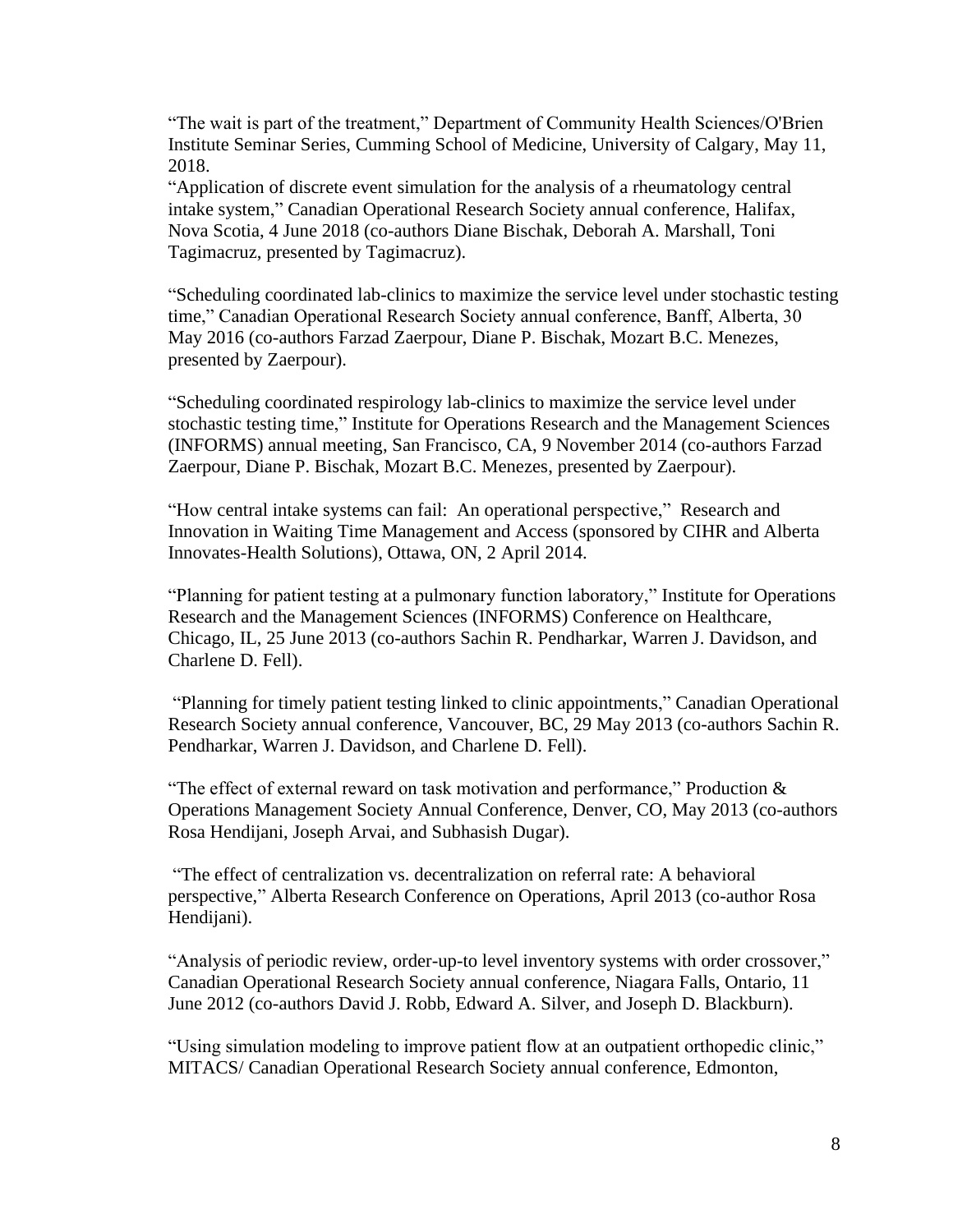Alberta, 27 May 2010 (co-authors Thomas R. Rohleder, Peter Lewkonia, Paul Duffy, and Rosa Hendijani).

"Willingness to pay and the waiting experience," 2008 Behavioural Operations Conference, Edmonton, Alberta, 23-25 July 2008 (co-author Robert J. Oxoby).

"Willingness to pay and the waiting experience," Alberta Research Conference on Operations, Calgary, Alberta, April 11, 2008 (co-author Robert J. Oxoby).

"Modeling patient service centres: the Healthcare OPerations Excellence (HOPE) laboratory," Canadian Operational Research Society annual conference, London, Ontario, May, 2007 (co-authors Thomas R. Rohleder and Leland B. Baskin).

"The effect of waiting on bargaining behavior: theory, evidence, and extensions," CanQueue 2006 (the 8th Annual Conference for Canadian Queueing Theorists and Practitioners), Banff, Alberta, September 14-16, 2006 (co-author Robert J. Oxoby).

"Learning by (not) dying on the 8,000 meter peaks," Alberta Research Conference on Operations, Edmonton, Alberta, April 7, 2006 (co-author John R. Boyce).

"Passing the time," Sixteenth Annual Conference of the Production & Operations Management Society, Chicago, Illinois, April 29, 2005 (co-author Robert J. Oxoby).

"Passing the time," Alberta Research Conference on Operations, Edmonton, Alberta, April 8, 2005 (co-author Robert J. Oxoby).

"Learning by (not) dying on the 8000-meter peaks in the Himalaya and Karakoram," Meeting of the Calgary Chapter of the Canadian Operational Research Society, Calgary, March 18, 2005 (co-author John R. Boyce).

"Learning by (not) dying on the 8000-meter peaks in the Himalaya and Karakoram," joint international meeting of the Canadian Operational Research Society and the Institute for Operations Research and the Management Sciences, Banff, Alberta, May, 2004 (co-author John R. Boyce).

"Estimating the out-of-control rate from control chart data when there is process improvement," Canadian Operational Research Society annual conference, Vancouver, British Columbia, June, 2003 (co-author Edward A. Silver).

"Estimating the out-of-control rate from control chart data when there is process improvement," Alberta Research Conference on Operations, Calgary, April, 2003 (coauthor Edward A. Silver).

"Bayesian estimation in a statistical process control context," Canadian Operational Research Society annual conference, Toronto, Ontario, June, 2002 (co-author Edward A. Silver).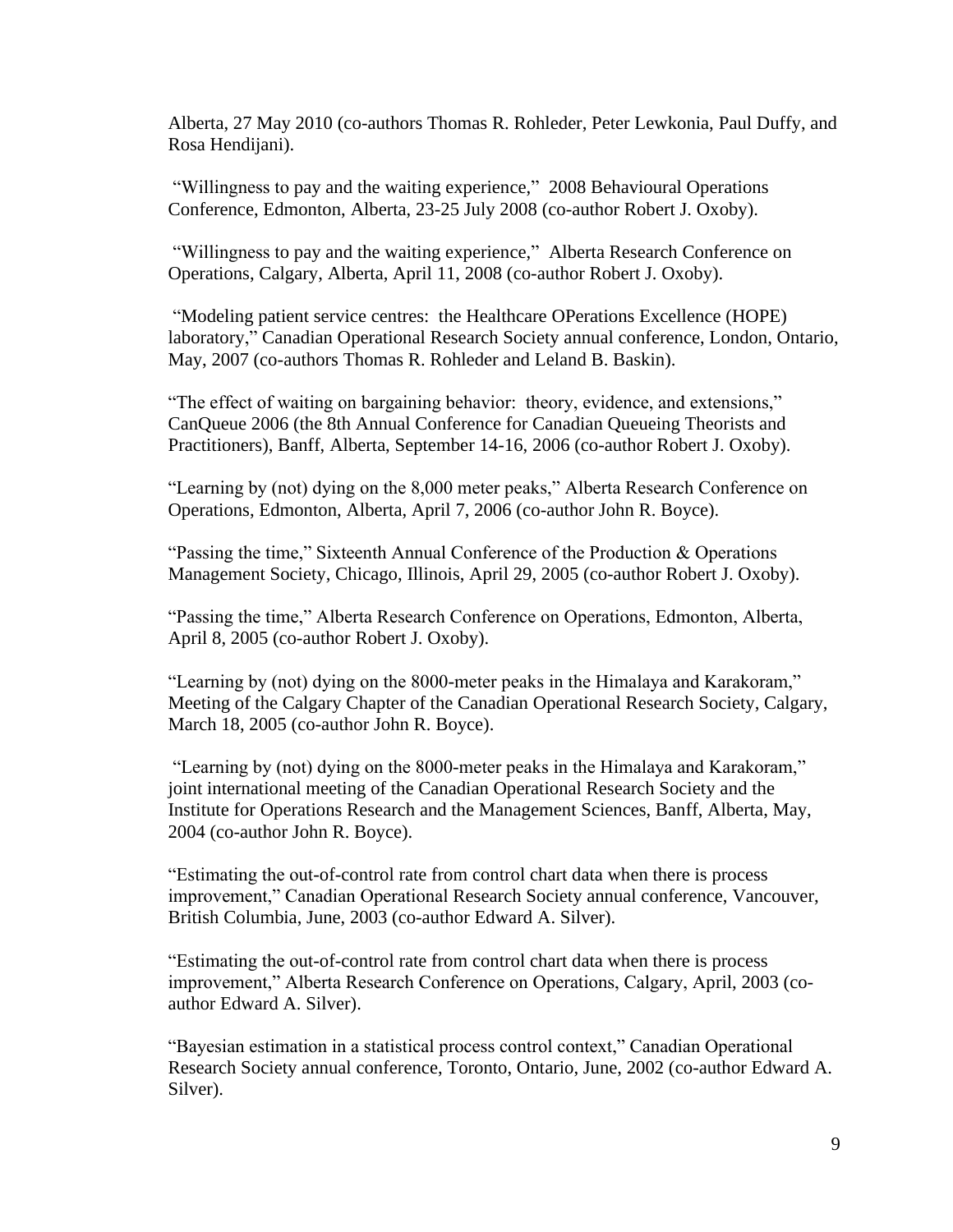"Estimating the rate at which a process goes out of control," INFORMS Society on Manufacturing and Service Operations Management conference, Ann Arbor, Michigan, June, 2000 (co-author Edward A. Silver).

"Estimating the rate at which a process goes out of control when using statistical process control," Canadian Operational Research Society annual conference, Edmonton, Alberta, May, 2000 (co-author Edward A. Silver).

"The rate of false signals for control charts with limits estimated from small samples," Operational Research Society of New Zealand annual conference, Auckland, New Zealand, September, 1998 (co-author Dan Trietsch).

"Weighted batch means and improvements in coverage," Winter Simulation Conference, Los Angeles, California, December, 1993.

"Performance analysis of a modular apparel manufacturing cell," TIMS/ORSA Joint National Meeting, Chicago, Illinois, May, 1993.

"Object-oriented simulation," Winter Simulation Conference, Phoenix, Arizona, December, 1991 (co-author Stephen D. Roberts).

"Design of material handling systems using object-oriented simulation," Modern Manufacturing 1990 Conference, Integrated Manufacturing Systems Engineering Institute, Raleigh, North Carolina, September, 1990.

"Effects of bias on the performance of weighted batch means," CORS/ORSA/TIMS Joint National Meeting, Vancouver, B.C., May, 1989.

"Weighted batch means," TIMS/ORSA Joint National Meeting, Washington, D.C., April, 1988.

"Weighted batch means and steady-state confidence intervals," TIMS/ORSA Joint National Meeting, Los Angeles, April, 1986 (co-author W.D. Kelton).

## PEER-REVIEWED ABSTRACTS OF POSTER PRESENTATIONS

A. Ip, R. Asamoah-Barnieh, D. P. Bischak, W. J. Davidson, W. W. Flemons, S. R. Pendharkar, "Using process improvements to guide pulmonary function scheduling policies at the Foothills Medical Centre," *Canadian Respiratory Journal* 21:2 (March/April 2014), 2014 Canadian Respiratory Conference, Calgary, AB (presenter Ip).

A. Dechant, D.P. Bischak, P.J. Hanly, W.H. Tsai, A.M. Stevenson, S.R. Pendharkar, "The optimal use of alternative care providers in the treatment of obstructive sleep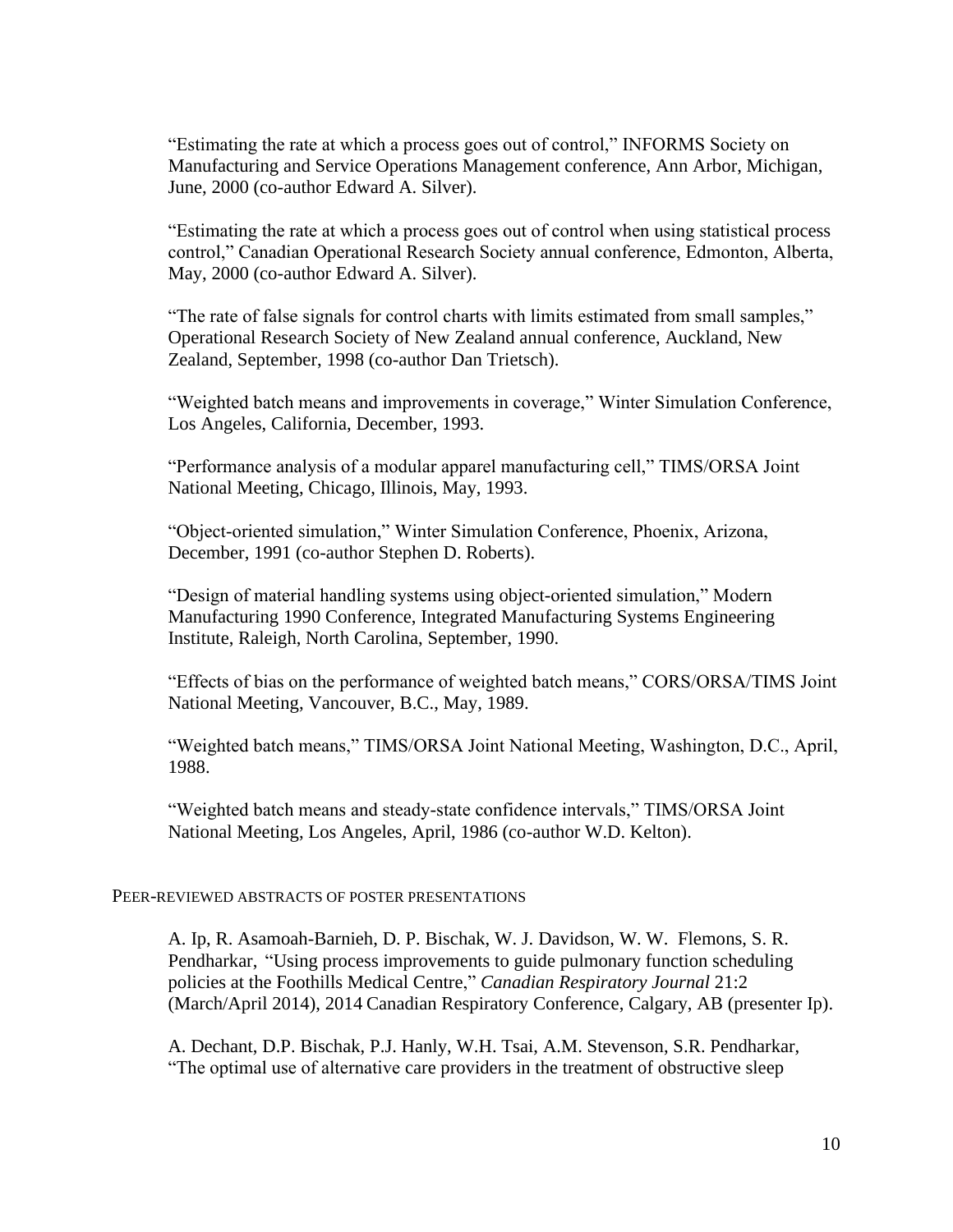apnea." *CHEST 2013*;144(4\_MeetingAbstracts):992A. doi:10.1378/chest.1701253, CHEST 2013, October 30, 2013, Chicago, IL (presenter Dechant).

## POSTER PRESENTATIONS

T. Tagimacruz, D. Marshall, and D. P. Bischak, "Modelling a central access system for specialist referrals," 2014 Campus Alberta Student Conference on Health, Banff, AB, September 5-6, 2014 (presenter Tagimacruz).

## GRANTS AWARDED

"Improving health care practices and processes through behavioural change," Transformational Research Grant funded from the Achieving Excellence Endowment, Haskayne School of Business, University of Calgary. Marco Bijvank (Principal Investigator), Diane Bischak, Loren Falkenberg, Jaana Woiceshyn, Jo-Louise Huq, Negar Ganjouhaghighi (plus nine nursing and medicine faculty members in Calgary, Vancouver and Toronto), 2018-2020, \$240,500.

"Process Improvements at Hospital Emergency Departments," O'Brien Institute for Public Health Research Catalyst Funds, Feb 2016 – July 2017 (with Marco Bijvank, Zhankun Sun and Eddy Lang), \$7040.

"Optimizing centralized intake to improve arthritis care for Albertans," Alberta Innovates Health Solutions (AIHS) Partnership for Research and Innovation in the Health System (PRIHS) grant (Collaborator/Researcher, with Principal Investigator Deborah Marshall and Co-PI Linda Woodhouse), 01/2014 to 01/2017, \$1,138,435.

"An evaluation of the organizational process of developing a provincial acute care discharge model in Alberta hospitals," Operating grant, Canadian Institutes of Health Research (CIHR), \$134,136 per year, 2013-2015 (Principal Applicant, with S. R. Pendharkar as Nominated Principal Applicant and D. Brewin, G. da Silveira,W. Flemons, W. Ghali, F. McAlister, and J. Woiceshyn).

"Improving the operations of an academic tertiary-care pulmonary function laboratory," Alberta Health Services medical affairs, 2012-2013, competitive, non-peer reviewed, \$161,658 (with S.R. Pendharkar, W.J. Davidson).

"Maximizing the effective use of alternate-care providers for patients with obstructive sleep apnea," Angela Jone Memorial Clinical Research Award 2011-2012, The Lung Association – Alberta & NWT, \$25,000 (with S.R. Pendharkar, A-M. Stevenson, and P. Hanly).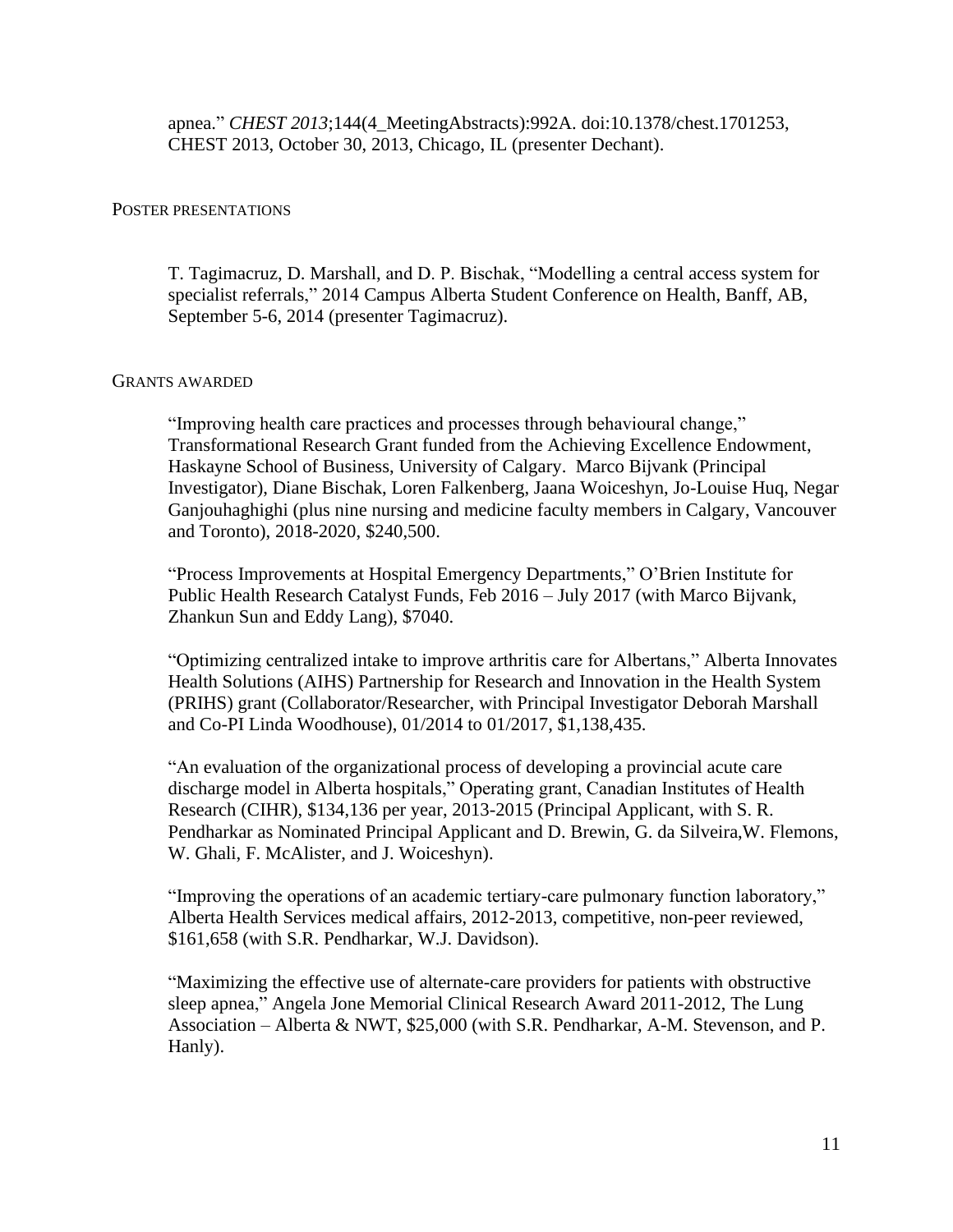"SCOPE 2008: The Student Conference on Operations, 11-12 April 2008," University Research Grant, University Research Grants Committee, University of Calgary, \$2000.

"Haskayne Mobile Computer Lab," University Teaching and Learning Committee, grant for funding a mobile computer lab to enhance undergraduate education through hands-on training in decision making using Excel, March 2007, \$79,000.

"SCOPE 2007: The Student Conference on Operations," University Research Grant, University Research Grants Committee, University of Calgary, 2006-2007, \$1450.

"CanQueue 2006: the 8<sup>th</sup> annual conference for Canadian queueing theorists and practitioners," University Research Grant, University Research Grants Committee, University of Calgary, 2006-2007, \$1400.

"Performance of adaptive control charts developed from a small amount of data," Natural Sciences and Engineering Research Council of Canada (NSERC), 2005-2010, \$50,000.

"The information content of queues," Natural Sciences and Engineering Research Council of Canada (NSERC), 2000-2004, \$60,000.

"The information content of queues," Starter Grant, University Research Grants Committee, University of Calgary, 2000-2001, \$5842.

"Lot making for apparel manufacturers," University of Auckland Research Fund, 1998, \$3000.

"Creating value in Alaska through manufacturing and technology: an analysis of costs and directions for the future." University of Alaska Center for Economic Development and Alaska Technology Transfer Assistance Center, May-August, 1995 (with L. M. Milner and J. M. Collins), \$9,488.

"Transit and paratransit planning operations in Alaskan rural cities." Transportation Northwest Regional Center, March, 1992 to August, 1994 (with J. R. Boyce), \$50,760.

"Software development and policy analysis of a benefit-cost analysis of the statewide salmon enhancement program." Alaska State Legislature, January, 1992 (with J. R. Boyce, M. L. Herrmann, and J. Greenberg), \$48,000.

"Selection, design and control procedures for automatic identification, material handling, and storage systems using expert systems and simulation-animation." Integrated Manufacturing Systems Engineering Institute, North Carolina State University, September, 1989 (with J. Trevino and S. D. Roberts), \$32,000.

"An exploration of weighted batch means." North Carolina State University Faculty Research and Professional Development Fund, December, 1988, \$3,500.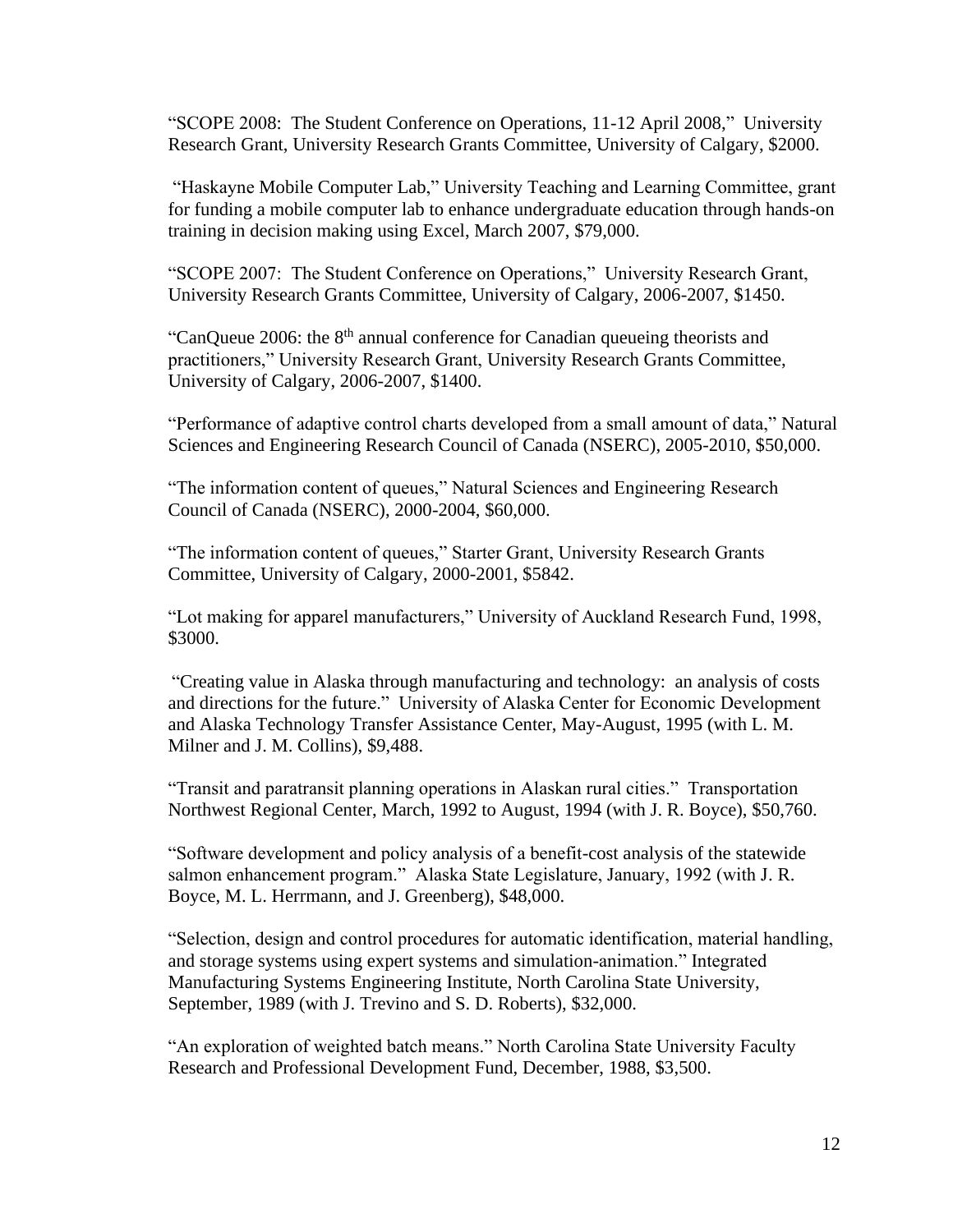# **TEACHING**

#### COURSES TAUGHT

Managerial Decision Modeling (MGST 613, Executive MBA program) Operational Research Issues (PhD seminar, OPMA 799.03) Health Care Operations Management (PhD seminar, OPMA 799.03) Management Science Using Spreadsheets (OPMA 715) Business Analysis Using Spreadsheets (OPMA 415) Business Analytics (MGST 613) Field Investigation in OPMA (OPMA 411) Operations Analysis (OPMA 641) Computer Simulation for Business (OPMA 409) Simulation of Operational Systems (OPMA 743) Management of Small Business Start-up (MGST 597.13) Research and Analysis for Decision Making (MGST 391) Management of Operations (636.370, Auckland) Stochastic Methods in Management Science (636.385, Auckland) Statistics for Commerce (475.108, Auckland) Introduction to Operations Research (475.255, Auckland) Seminar in Production Management (BA 660, Alaska) Simulation for Decision Making (BA 418, Alaska) Operations Management (BA 610, Alaska) Production and Operations Management (BA 360, Alaska) Stochastic Simulation Design and Analysis (IE 662, N. Carolina State) Computer Simulation Techniques (IE 562, N. Carolina State) Introduction to Simulation (IE 441, N. Carolina State)

#### POSTDOCTORAL SCHOLARS SUPERVISED

Zhankun Sun, 2014-2016, Eyes High Postdoctoral Scholar

## DOCTORAL STUDENTS SUPERVISED

Farzad Zaerpour, PhD Operations Management (Calgary) (with Mozart Menezes, University of Calgary/Kedge Business School) Toni Tagimacruz, PhD, Operations Management (Calgary) (with Deborah Marshall, Community Health Sciences) Raymond Asamoah-Barnieh, PhD, Operations Management (Calgary) (with Jaana Woiceshyn) Rosa Hendijani, PhD, Operations Management (Calgary)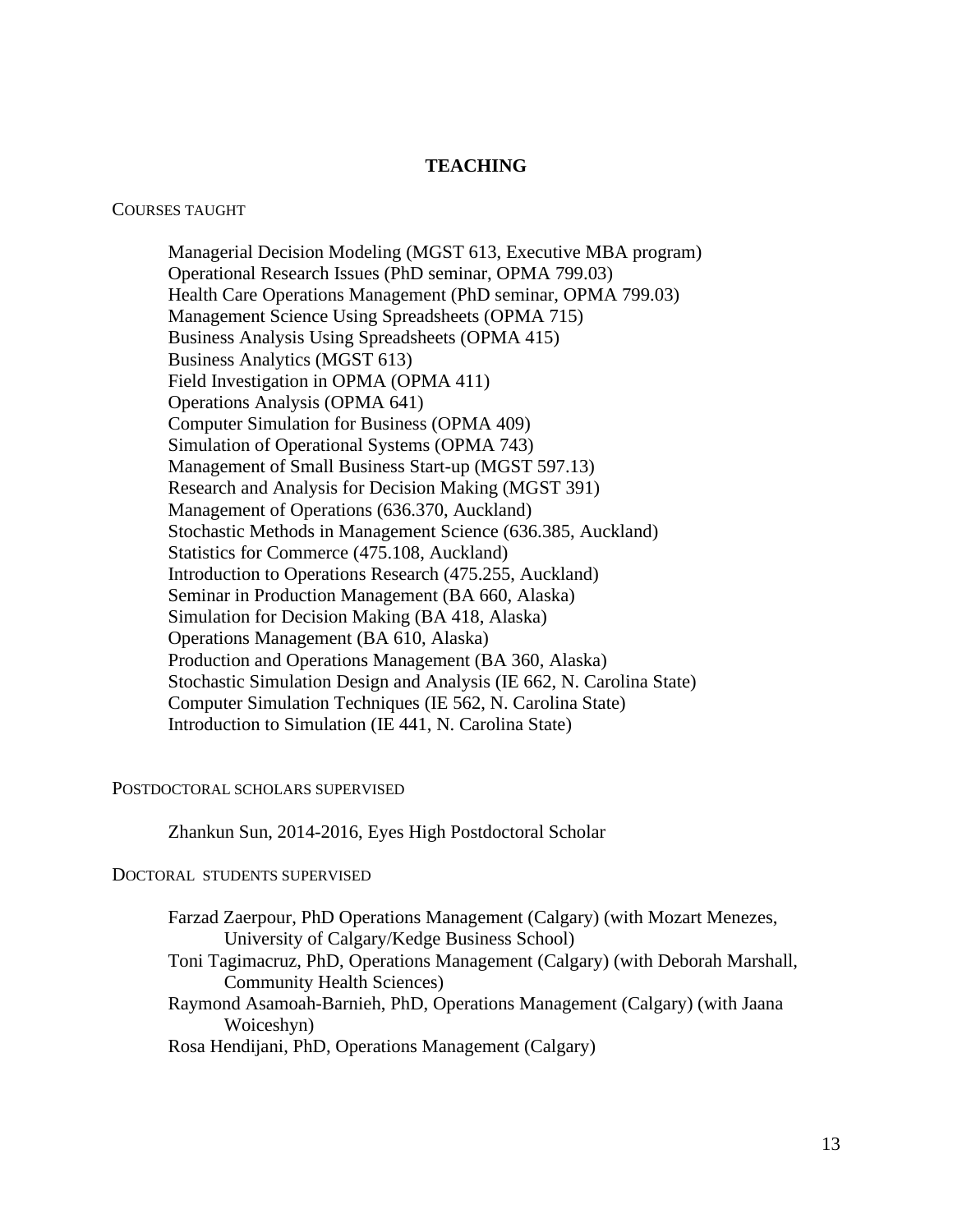## MASTERS STUDENTS SUPERVISED

Sachin Pendharkar\*, MSc, Community Health Sciences (Calgary) (with Tom Noseworthy) \* *awarded the Governor General's Gold Medal, November 2012* Anubhuti Parajuli, MSc, Manufacturing Engineering (Calgary) (with Van Enns) Asad Ahmed, MBA, Operations Management (Calgary) Alan Kwok, MOR, Engineering Science (Auckland) Mohamed Afify, MS, Industrial Engineering (N. Carolina State) Keith Stevens, MS, Industrial Engineering (N. Carolina State)

## HONOURS STUDENTS SUPERVISED

Deshani Rodrigo, BCom (Hons), Management Science (Auckland)

## UNDERGRADUATE STUDENTS SUPERVISED

Renan Menezes De Ávila Martins, Universidade Federal de Pernambuco, co-supervisor, Mitacs-Globalink research intern, May-August 2013 (Calgary) (with Sachin Pendharkar)

# DOCTORAL COMMITTEES

Tony Zeng, PhD, Manufacturing Engineering (Calgary) Kanhaiya Sinha, PhD, Entrepreneurship and Innovation, Haskayne (Calgary) Monica Cepoiu-Martin, PhD, Community Health Sciences (Calgary) M. Zaman Forootan, PhD, Operations Management (Calgary) Samuel Xu, PhD, Operations Management (Calgary) Amy Metcalfe, PhD, Community Health Sciences (Calgary) Chandandeep Grewal, PhD, Manufacturing Engineering (Calgary) David Bruner, PhD, Economics (Calgary) Zhenyu Wu, PhD, Finance (Calgary) Sherif Saad Abdelatif, PhD, Civil Engineering (Calgary) Pattita Suwanruji, PhD, Manufacturing Engineering (Calgary) Michael Boyette, PhD, Biological and Agricultural Engineering (N. Carolina State)

## MASTERS COMMITTEES

Cheryl E. Andres, Community Health Sciences (Calgary) Ken Fyie, MSc, Community Health Sciences (Calgary) Suvra Saha, MSc, Manufacturing Engineering (Calgary) Jesse Tweedle, MA, Economics (Calgary) Xu Su, MSc, Manufacturing Engineering (Calgary)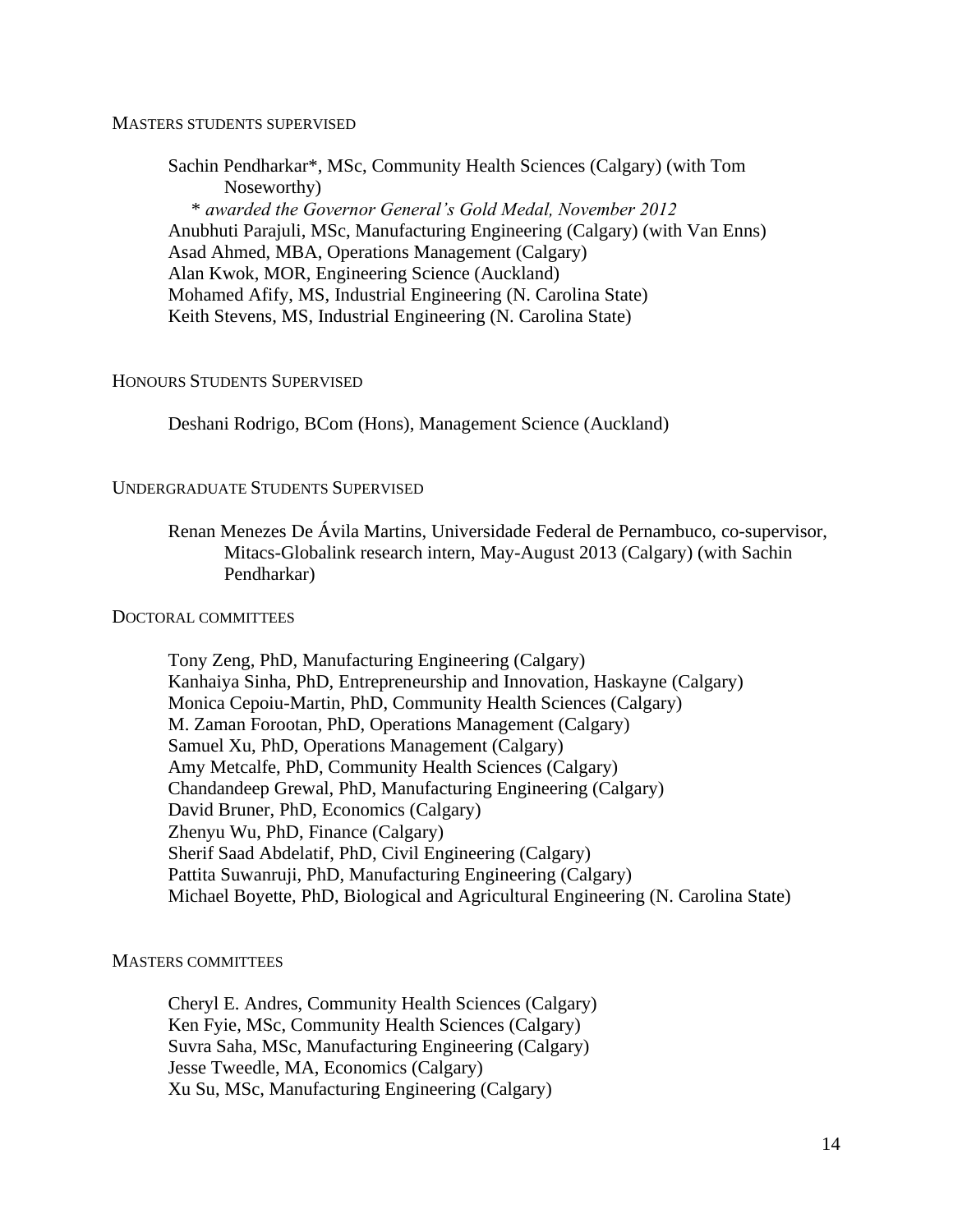Renae Espey, MBA thesis, Operations Management (Calgary) Richard Cho, MA, Economics (Calgary) Ping Zhu, MSc, Manufacturing Engineering (Calgary) Amir Messih, MEng, Manufacturing Engineering (Calgary) Yannai Romer Segal, MSc, Manufacturing Engineering (Calgary) Akram Khan, MEng, Project Management (Calgary) Lin Wang, MS, Resource Economics (Alaska) Mary Pauline Logan, MS, Civil Engineering (Alaska) Lisa Joyner, MS, Industrial Engineering (N. Carolina State) Pang-Min Wang, MS, Industrial Engineering (N. Carolina State) Shieng-Chyuarn Jang, MS, Industrial Engineering (N. Carolina State)

# OTHER INSTRUCTIONAL ACTIVITIES

External examiner, Yi He, Master's thesis (MCOM student in Operations Management, University of Auckland Business School), May 2016

Instructor, Global Energy Executive MBA (GeEMBA) program: Managerial Decision Modeling (MGST 613) course, April-June 2012, April-July 2014, November 2016.

Supervisor of OPMA 411 project team that won "best business application" at the Student Conference on Operations, Calgary, April 10, 2010.

Supervisor of OPMA 411 project team that won "best operations/process improvement presentation" at the Student Conference on Operations, Calgary, April 12, 2008.

"Management Science in Spreadsheets," week-long training session for Telus Corporation, May-June 2005.

Supervisor of OPMA 411 project team that won "best service operations presentation" at the 8th Annual Student Conference on Operations, Edmonton, April 9, 2005.

"Introduction to Management Science," all-day training session for Nortel Networks Supply Chain Operations group, Calgary, December 8, 2003.

Supervisor of OPMA 411 project team that won second prize in the undergraduate category of the 2002-2003 Canadian Transportation Research Forum Student Paper Competition.

"Spreadsheet Based Decision-Making," Management Essentials program, Haskayne School of Business, University of Calgary, November 29, 2002, March 28, 2003, November 28, 2003.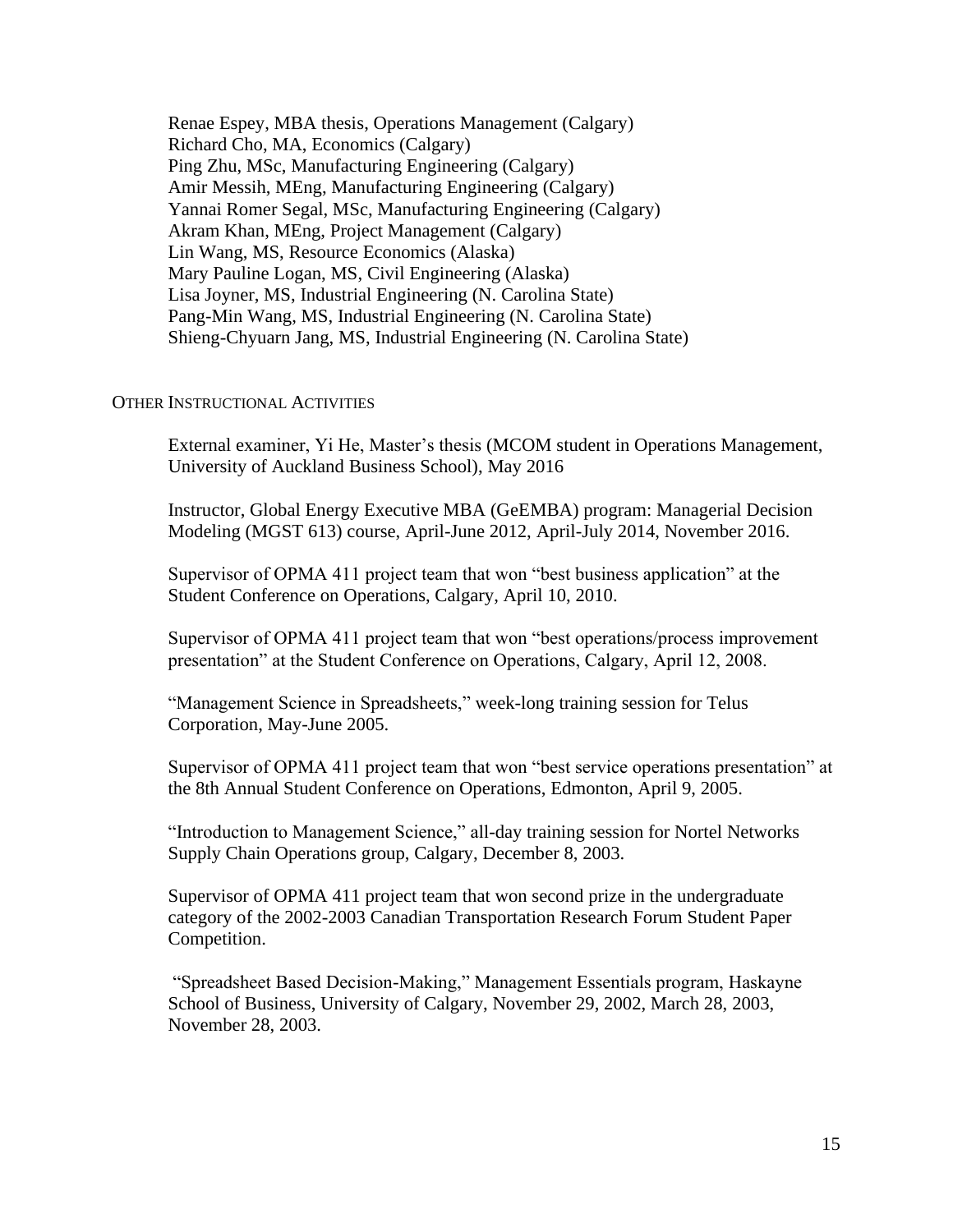Supervisor of OPMA 411 project team that won "best operations/process improvement presentation" at the 6th Annual Student Conference on Operations, Calgary, April 5, 2003.

Supervisor of OPMA 411 project team that won first place in the Donald W. Fogarty International Student Paper Competition, American Production and Inventory Control Society, for Region 8 (Canada), 2001.

Supervisor of OPMA 411 project team that won first place at the 4th Annual Canadian Student Conference on Operations, Edmonton, Alberta, for "Air Canada Resource Planning Model," April 6-7, 2001.

# INSTRUCTIONAL DEVELOPMENT

Participant in "Teaching of Management Science Conference (TMS III)," INFORMS, Indiana University Kelley School of Business, June 10-13, 2000. Participant in "Incorporating Information Literacy Skills," Faculty Development Session, Learning Commons, University of Calgary, February 8, 2000. Participant in "Teaching as Performance Art," Faculty Development Session, Learning Commons, University of Calgary, February 29, 2000. Participant in "Teaching manufacturing process analysis in a core MBA operations management course," ORSA Education Forum Workshop, May, 1994. Participant in "Teaching effectiveness for engineering professors" workshop, North Carolina State University, August, 1988.

## **SERVICE**

### EDITORIAL ADVISORY BOARD MEMBERSHIPS

*Production and Operations Management* (2013-2019) *OR Spectrum* (2012-2019)

REFEREE ACTIVITIES

*Health Systems NSERC College and Community Innovation Program (CCI) – Applied Research and Development (ARD) Grants program NSERC Collaborative Research and Development Grant program MITACS Accelerate Grant program Flexible Services and Manufacturing Journal Simulation Modelling Practice and Theory CIHR peer reviewer, Project Grant competition*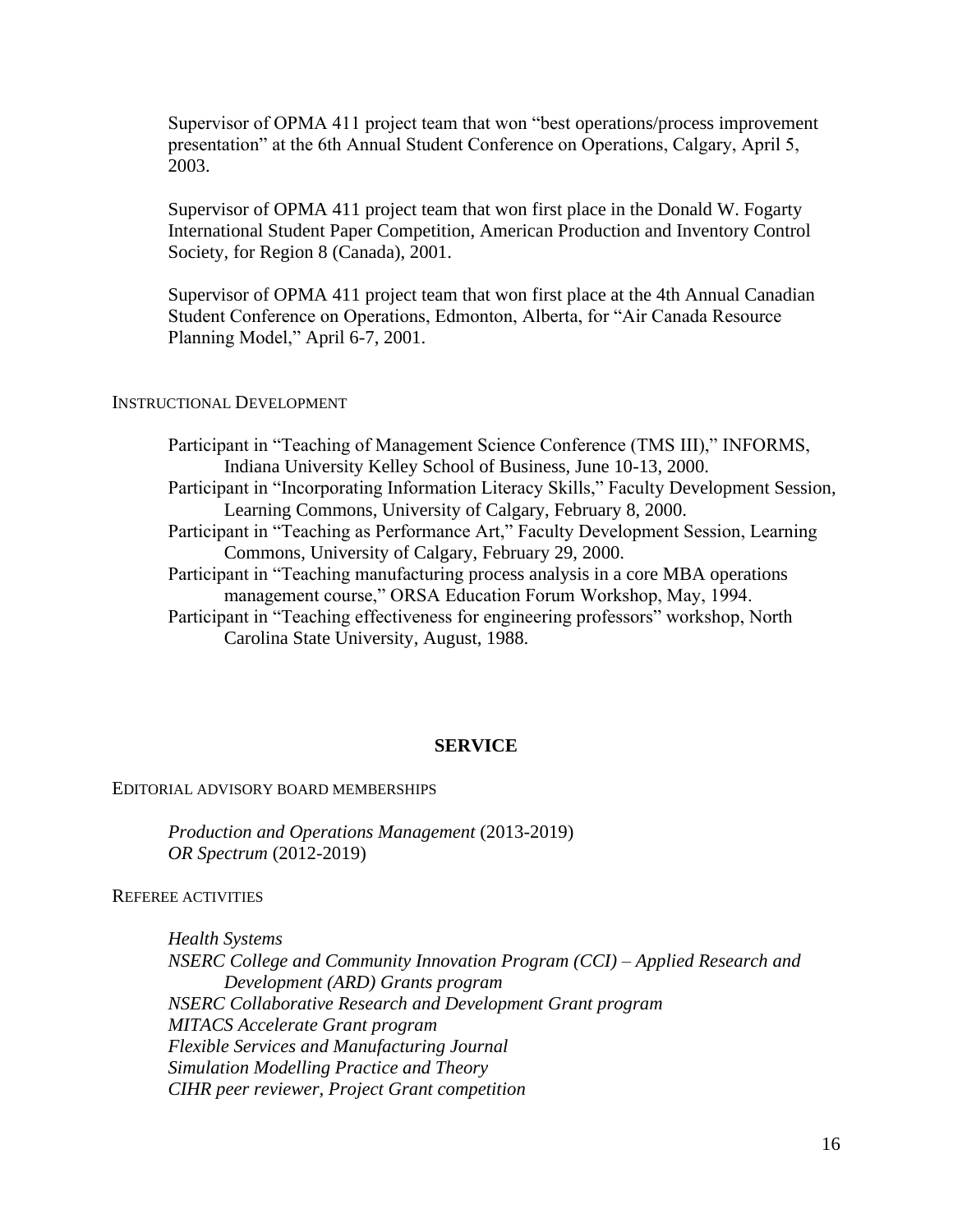*CIHR Project Scheme, 1st round reviewer IIE Transactions on Healthcare Systems Engineering Production and Operations Management Operations Research Letters Journal of Systems Science and Complexity African Journal of Business Management Proceedings of the Winter Simulation Conference Journal of Business Ethics Health Care Management Science Journal of the Operational Research Society Journal of Operations Management INFOR Canadian Public Policy OR Spectrum* MITACS (*Mathematics of Information Technology and Complex Systems)* Graduate Research Internship proposal *Interfaces European Journal of Operational Research International Journal of Production Economics INFORMS Transactions on Education* NSERC (Natural Sciences and Engineering Research Council of Canada) Discovery Grants (Individual) *Manufacturing and Service Operations Management International Journal of Production Research INFORMS Case and Teaching Materials Management Science Operations Research IIE Transactions INFORMS (*previously *ORSA) Journal on Computing ACM Transactions on Modeling and Computer Simulation Communications of the ACM Naval Research Logistics* Operations Research and Production Systems, Division of Design and Manufacturing Systems, Directorate for Engineering, National Science Foundation *American Journal of Agricultural Economics* Fourth Symposium on Cross-Cultural Consumer and Business Studies

## INTERNAL REVIEWER

O'Brien Institute for Public Health, University of Calgary

## SERVICE TO THE PROFESSION

General Chair, 2016 Annual Conference of the Canadian Operational Research Society, Banff, Alberta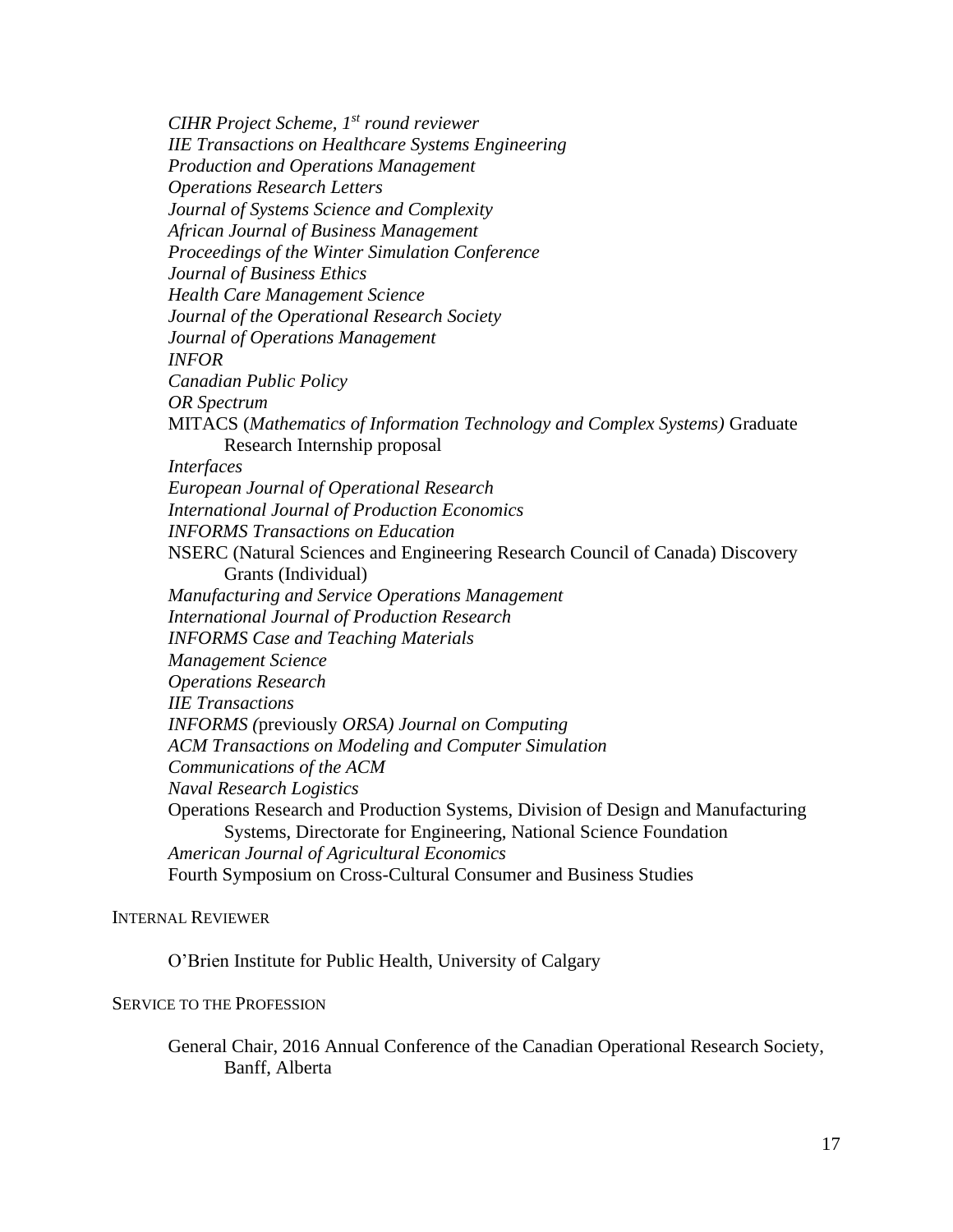Session chair, Institute for Operations Research and the Management Sciences Conference on Healthcare, Chicago, Illinois, June 2013

- Judge, Student Paper Competition (Open Category), Canadian Operational Research Society, May 2013
- Councilor (member of Executive Board), Canadian Operational Research Society (national level), 2012-2014

Bulletin Editor, Canadian Operational Research Society (national level), 2012-2014

Chair, Alberta Conference on Operations (ARCO), University of Calgary, 9-10 April 2010

Director-at-Large, Canadian Operational Research Society, Calgary Chapter, 2006-2010.

Judge, Student Conference on Operations (SCOPE), Palliser Hotel, Calgary, March 31, 2007.

Conference Committee, CanQueue 2006 (the 8th Annual Conference for Canadian Queueing Theorists and Practitioners), September 14-16, 2006, Banff, Alberta.

Organizer, Alberta Research Conference on Operations, University of Alberta, Edmonton, April 7, 2006.

Judge, Student Conference on Operations (SCOPE), University of Alberta, Edmonton, April 8, 2006.

VP-Communications, Women in ORMS Forum, Institute for Operations Research and the Management Sciences, 2004-2006.

President, Canadian Operational Research Society, Calgary Chapter, 2004-2005.

Vice-President, Canadian Operational Research Society, Calgary Chapter, 2003-2004.

Finance chair, Conference Committee, Student Conference on Operations (SCOPE), University of Calgary, Fall 2002-Winter 2003.

Program director, Canadian Operational Research Society, Calgary Chapter, 2002-2003.

University of Calgary contact person, CORS diploma, Canadian Operational Research Society, 2002-2017.

- Session chair, Canadian Operational Research Society annual conference, Toronto, Ontario, June, 2002.
- Finance chair, Conference Committee, Canadian International Student Conference on Operations, University of Calgary, Fall 1999-Winter 2000.

Secretary, Operational Research Society of New Zealand, 1998-1999.

Editor, INFORMS College on Simulation Newsletter, 1996-1998.

Track coordinator, introductory tutorials, Winter Simulation Conference, Coronado, California, December, 1996.

Assistant editor, TIMS College on Simulation Newsletter, 1994-1996.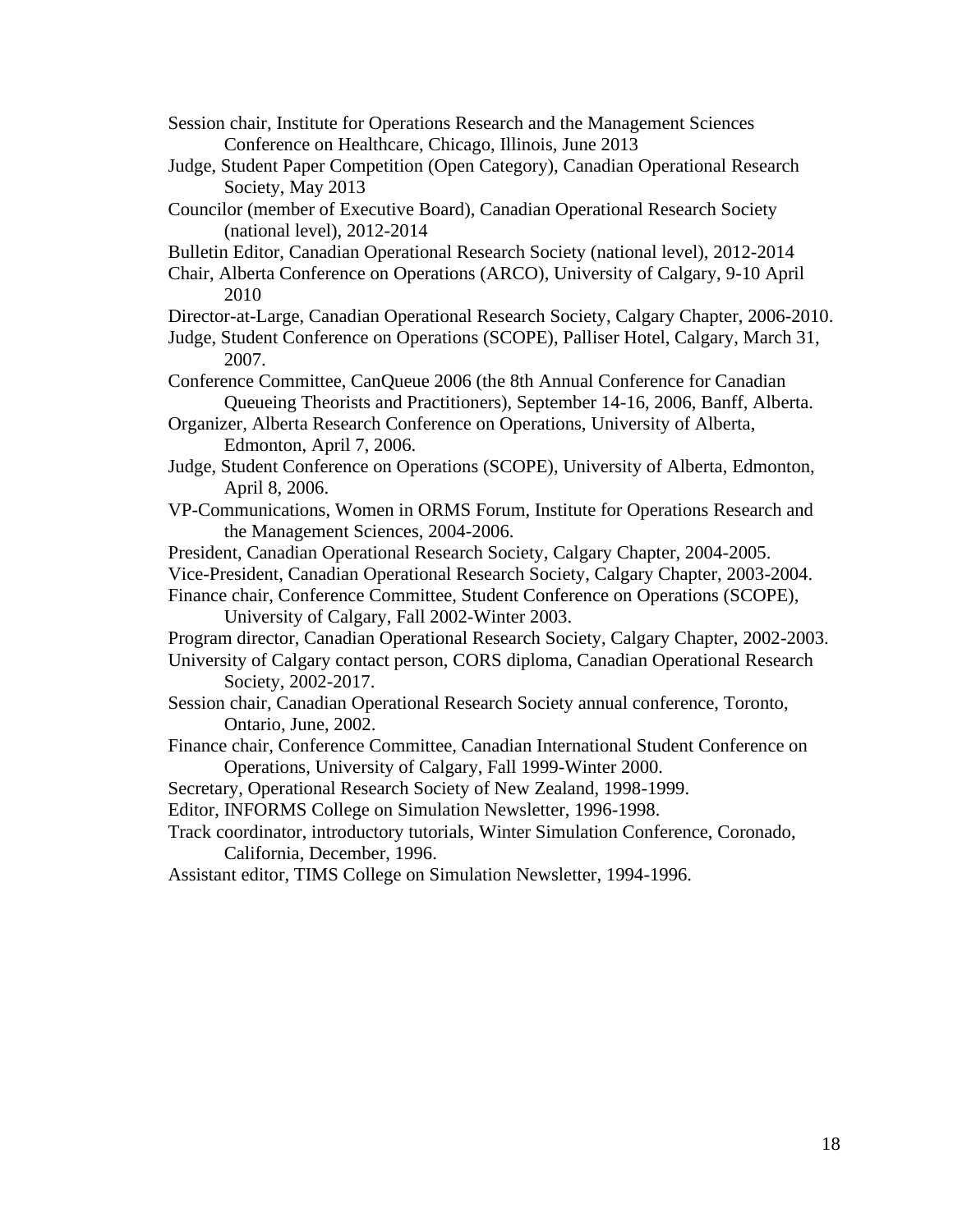Simulation cluster chair, TIMS International Conference, Anchorage, Alaska, June, 1994. Organizer of sessions sponsored by TIMS College on Simulation, TIMS International

Conference, Anchorage, Alaska, June, 1994.

- Member, Committee on women and underrepresented minorities, TIMS College on Simulation, 1994.
- Chair, Committee on women and underrepresented minorities, TIMS College on Simulation, 1993.
- Session chair, "Introduction to SIMAN IV," Winter Simulation Conference, Phoenix, Arizona, December, 1991.
- Session chair, "Visual simulation," Winter Simulation Conference, New Orleans, December, 1990.
- Session organizer and chairperson, "Parallel simulation," TIMS/ORSA Joint National Meeting, Las Vegas, May, 1990.

# SERVICE TO THE UNIVERSITY AND THE SCHOOL

- Member, Search and Selection Committee, "Models of Care Scientist" Assistant Professor position, Department of Family Medicine and the O'Brien Institute for Public Health (OIPH), May/June 2017
- Member, Advisory Board (designated by the Provost's office as the Associate VP Academic), The Svare Professorship in Health Economics, 2017-current

Member, Faculty Merit Committee, October 2015

- Member, Finance Instructor Recruiting Committee, July 2015
- Member, MBA Program Review Committee, 2014-2015
- Research Director, Operations and Supply Chain Management and Finance areas, 2013- 2016
- Chair, Operations and Supply Chain Management Area Recruiting Committee, 2013- 2014
- Chair, Finance Area Tenure Review Committee, 2013-2014
- Member, Dean's Search Committee, 2012-2013
- Presenter, "Leadership Lessons from the Crag," *Fridays with the Faculty Series*, Calgary Petroleum Club, 26 October 2012
- Member, Research Advisory Committee, Haskayne School of Business, University of Calgary, 2011-2013
- Presenter, "Process Improvement in Outpatient Health Care Clinics," *Fridays with the Faculty Series*, Calgary Petroleum Club, 21 October 2011
- Member, Faculty Promotion Committee, Haskayne School of Business, University of Calgary, 2010-2011
- Member, Master's Program Committee, Haskayne School of Business, University of Calgary, 2010, 2012-2016
- Member, Merit Committee, Haskayne School of Business, University of Calgary, 2009- 2010
- Member, Assurance of Learning Committee, Haskayne School of Business, University of Calgary, 2008-2011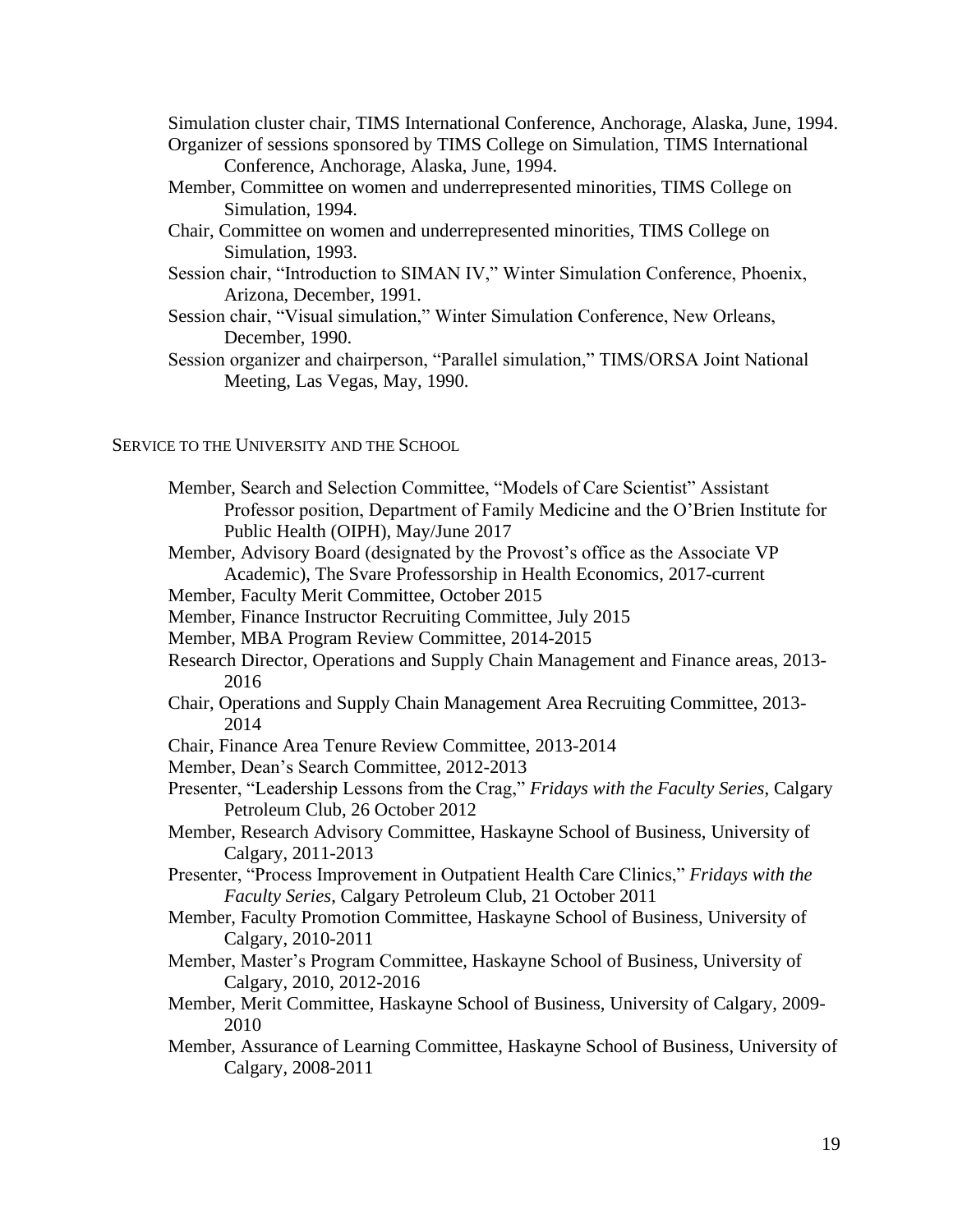- Member, Dean's Research Awards Committee, Haskayne School of Business, University of Calgary, 2007-2008
- Member, Master's Program Committee, Haskayne School of Business, University of Calgary, 2007-2008
- Chair, Operations Management Area Recruiting Committee, 2006-2007

Member, Academic Standing Committee, Haskayne School of Business, University of Calgary, 2006-2008.

- Neutral Chair for two doctoral thesis examinations, Haskayne School of Business, University of Calgary, 2006-2007
- Member, Steering Committee, Centre for Transportation, Van Horne Institute, University of Calgary, 2005-2007
- Area Chair, Management Information Systems and Operations Management, 2005-2007
- Member, Master's Program Committee, Haskayne School of Business, University of Calgary, 2004-2005
- Member, Steering Committee, University of Calgary Behavioural & Experimental Economics Laboratory, 2003-2005
- Member, Faculty of Graduate Studies Scholarship Committee, 2002-2005
- Member, Operations Management Area Recruiting Committee, 2001-2003
- Operations Management Area Seminar Coordinator, 2000-2003
- Faculty of Management Representative to Engineering Faculty Council, 2000-2003

Member, Dean's Academic Advisory Committee, Economics, University of Calgary, 2000-2001

- External member, Project Management Faculty Search Committee, Civil Engineering, University of Calgary, 1999-2000
- Lab presenter, MGST 291, University of Calgary, Fall 1999-Winter 2000
- Operations Management Undergraduate Coordinator, Department of Management Science and Information Systems, University of Auckland, 1998-1999
- University of Alaska Fairbanks (UAF) School of Management Internship Director, 1995- 1997
- Chair, UAF Faculty Appeals and Oversight Committee, 1995-1997
- Chair, UAF Emil Usibelli Distinguished Service Award Committee, 1995-1996
- Member, UAF Faculty Senate, 1994-1996

Member, UAF Graduate Council, 1994-1995

- Member, UAF School of Management Executive Council, 1994-1995
- Chair, UAF School of Management Alumni Committee, 1993-1997
- Chair, UAF School of Management Instructional Resources, Advising, and Assessment Committee, 1993-1994
- UAF University Day representative for the Department of Business Administration, 1993-1994
- Member, Faculty Research Development Committee, UAF Department of Business Administration, 1992-1993

Interviewer, North Carolina State University Merit Awards Program

CONSULTING ACTIVITIES